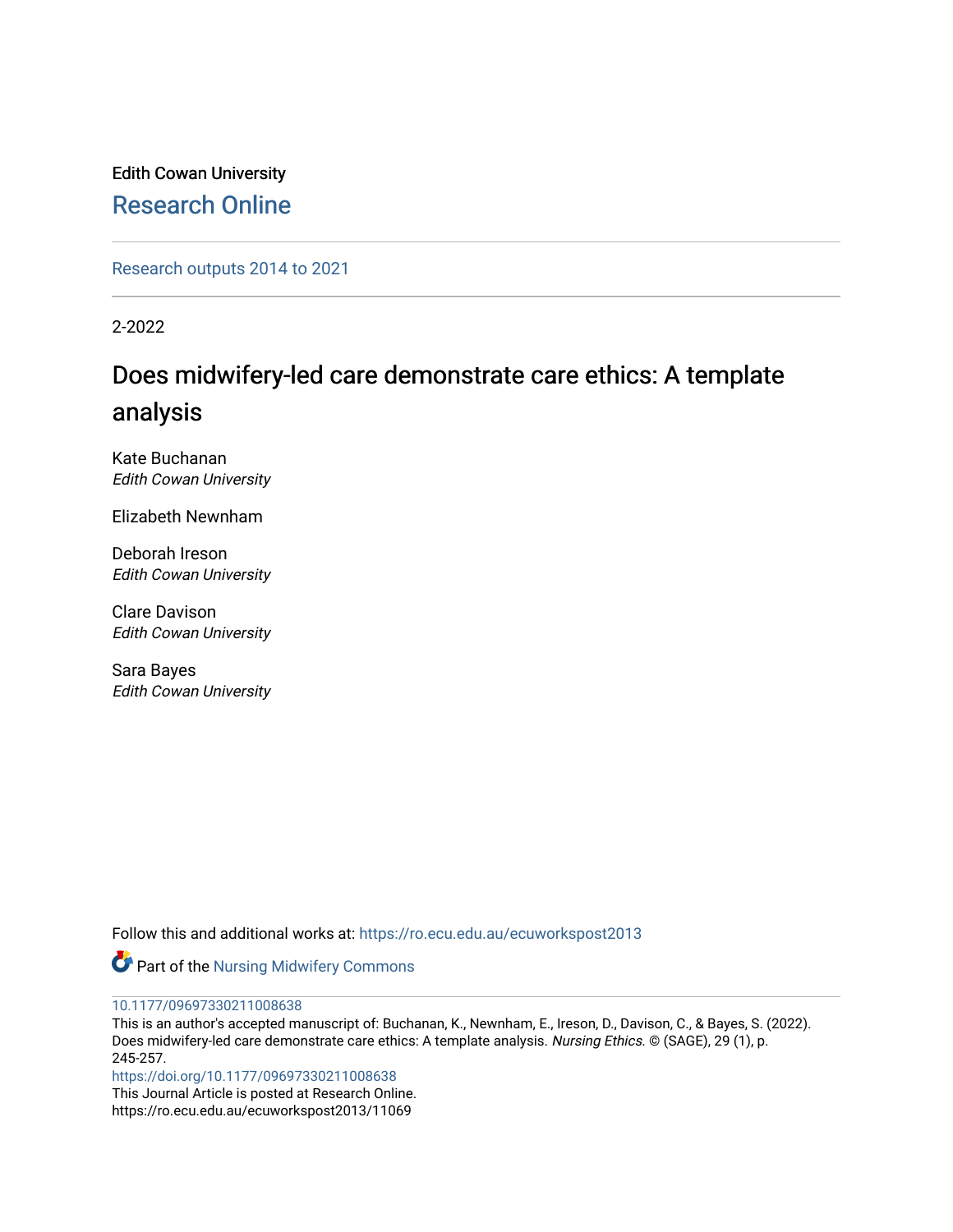# **Does midwifery-led care demonstrate care ethics? A template analysis Abstract**

**Background:** Ethical care in maternity is fundamental to providing care that both prevents harm and does good and yet, there is growing acknowledgment that disrespect and abuse routinely occurs in this context, which indicates that current ethical frameworks are not adequate. Care ethics offers an alternative to the traditional biomedical ethical principles.

**Research aim:** The aim of the study was to determine whether a correlation exists between midwiferyled care (MLC) and care ethics as an important first step in an action research project.

**Research design:** Template analysis (TA) was chosen for this part of the action research. TA is a design which tests theory against empirical data, which requires pre-set codes.

**Participants and context**: A priori codes that represent midwifery- led care were generated by a stakeholder consultive group of nine childbearing women using nominal group technique, collected in Perth, Western Australia. The a priori codes were applied to a predesigned template with four domains of care ethics.

**Ethical considerations:** Ethics approval was granted by the Edith Cowan University research ethics committee REMS no. 2019-00296-Buchanan.

**Findings**: The participants generated eight a priori codes representing ethical midwifery care, these were: 1.1 Relationship with Midwife 1.2 Woman-centred care 2.1 Trust women's bodies and abilities 2.2. Protect normal physiological birth 3.1. Information provision 3.2. Respect autonomy 4.1. Birth culture of fear (MLC counter cultural) 4.2. Recognition of rite of passage. The a priori codes were mapped to the care ethics template. The template analysis found that midwifery-led care does indeed demonstrate care ethics.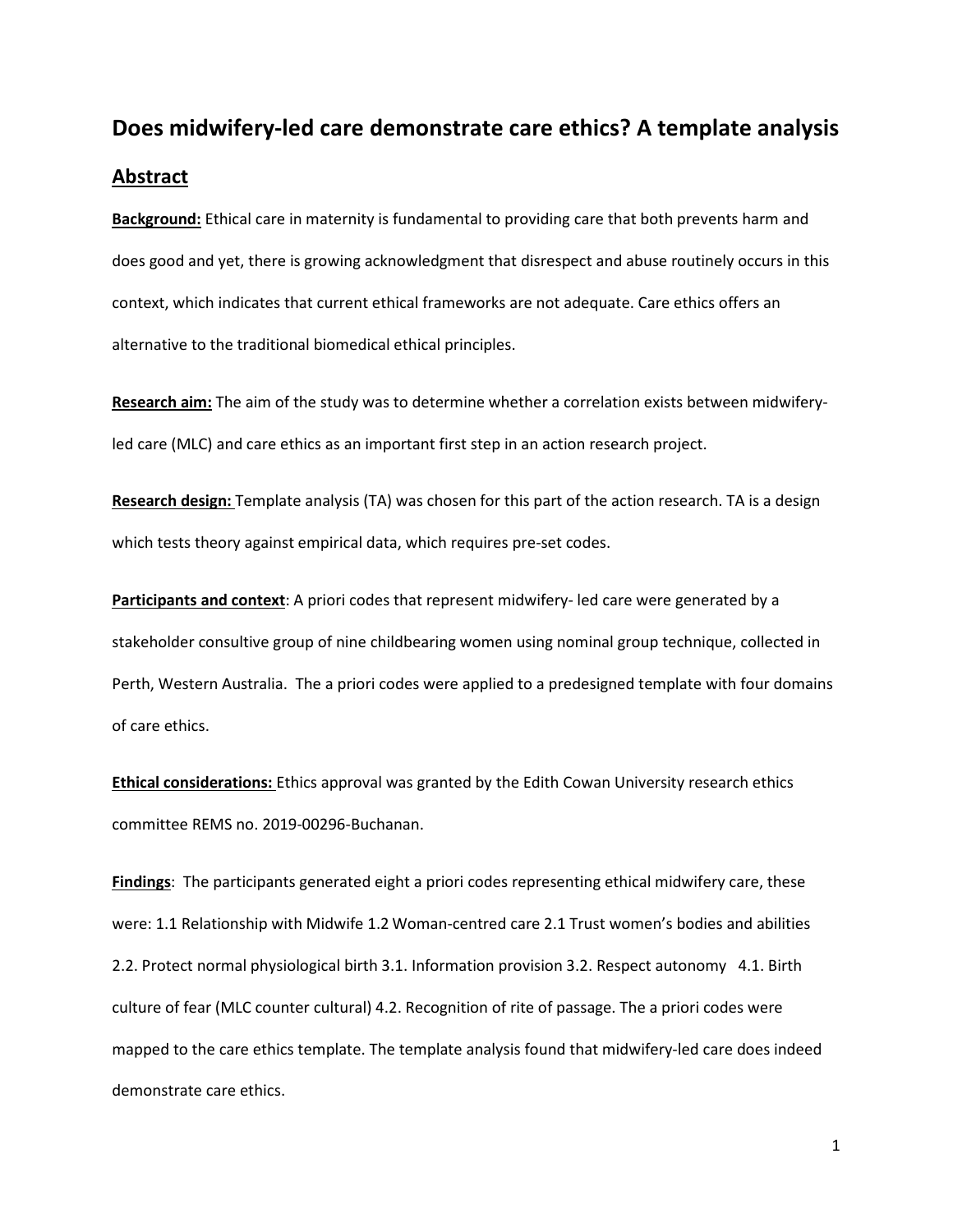**Discussion:** Care ethics takes into consideration what principle-based bioethics have previously overlooked: relationship, context, and power.

**Conclusion:** Midwifery- led care has been determined in this study to demonstrate care ethics, which suggest that further research is defensible with the view that it could be incorporated into the ethical codes and conduct for the midwifery profession.

**Key words**: care ethics, ethics, feminism, midwifery-led care, relationship, code of ethics

### **Introduction**

Ethical principles that govern maternity care practice are central to the care of childbearing women. However, there is growing perception and acknowledgment that many women are not receiving ethical care. There is limited evidence related to ethical perspectives in maternity care and a paucity of empirical evidence in addressing the ethical needs of childbearing women. This paper first situates the research topic in the background of global concern about increasing reports of disrespect and abuse in childbearing women, with a concerning lack of ethical input. An overview of the feminist ethic of care, referred to as care ethics, and its relationship with midwifery is then presented as a possible solution  $(1,2)$ .

Childbearing over the last one hundred years has become increasingly medicalised and technocratic; with the move of childbirth from home to hospital, the medical model has become the dominant model of care (3). Maternity care medicalisation is a multidimensional dynamic, that pathologizes normal birth processes, increases intervention and standardizes care of the woman within a culture of fear and risk reduction (4). A resulting factor of medicalisation is women having less power and control over their birth experiences, which have detrimental effects on women's psychological, emotional, and physical health (3,4,5). Further, the literature describes obstetric violence, physical abuse, verbal abuse, and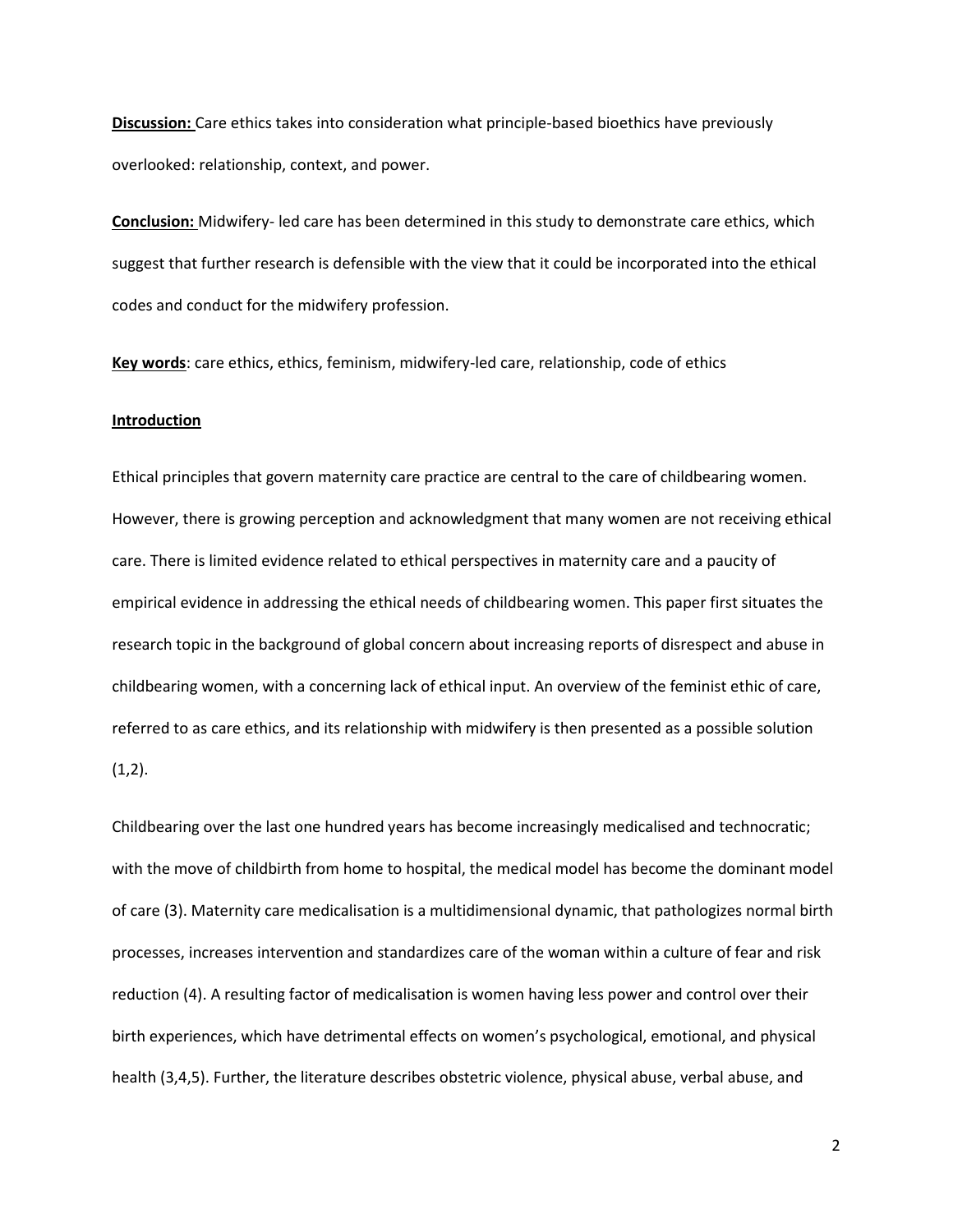disrespect within the maternity system as a global systemic issue (6, 7). It has been suggested that ethical care is sometimes rhetorical or even disregarded in the medicalisation of birth (2).

While researchers have been addressing the pervasiveness and epidemiology of disrespect and abuse in childbirth, one perspective that has not been widely explored in countering injustices and oppression of women in maternity care is that of ethics (1,2). There is limited evidence about how ethical principles are used and understood in maternity care, and yet ethical issues arise in almost every aspect of pregnancy, labour, birth and the puerperium (1,2). There is contemporary literature that describes maternity care decision making and ethical dilemmas after the fact, but ethical care is more than these, it is how the whole notion of care is approached and the impact this has on women (1,2,7,8).

Ethical behavior for midwifery care is guided by the International Code of Ethics for Midwives (8). The code has four domains which point to the expectation of respectful, humanised practice. The Code of Ethics four domains are: midwifery relationships; the practice of midwifery; professional responsibility of the midwife; and advancement of midwifery knowledge. These mandates detail how midwives prioritize relationships, how they practice upholding professional responsibilities and how they ensure integrity of the midwifery profession. The four bioethical principals; Non-maleficence, beneficence, justice, and autonomy, are implicit in the international Code of Ethics for midwives, which additionally acknowledges the human rights of women, seeks justice for all women, and is based on respectful relationships.

The four bioethical principles may suit the standardized medical model of maternity care but may not necessarily suit the woman being cared for. Where bioethical principles perceive principles, norms, and specific rules, they do not recognize the complexity or context of the human experience that includes; the influence of relationships; the context of decision making as part of a greater story: the responsibility of care as forming part of the complex matrix of a woman's life and the role of emotions in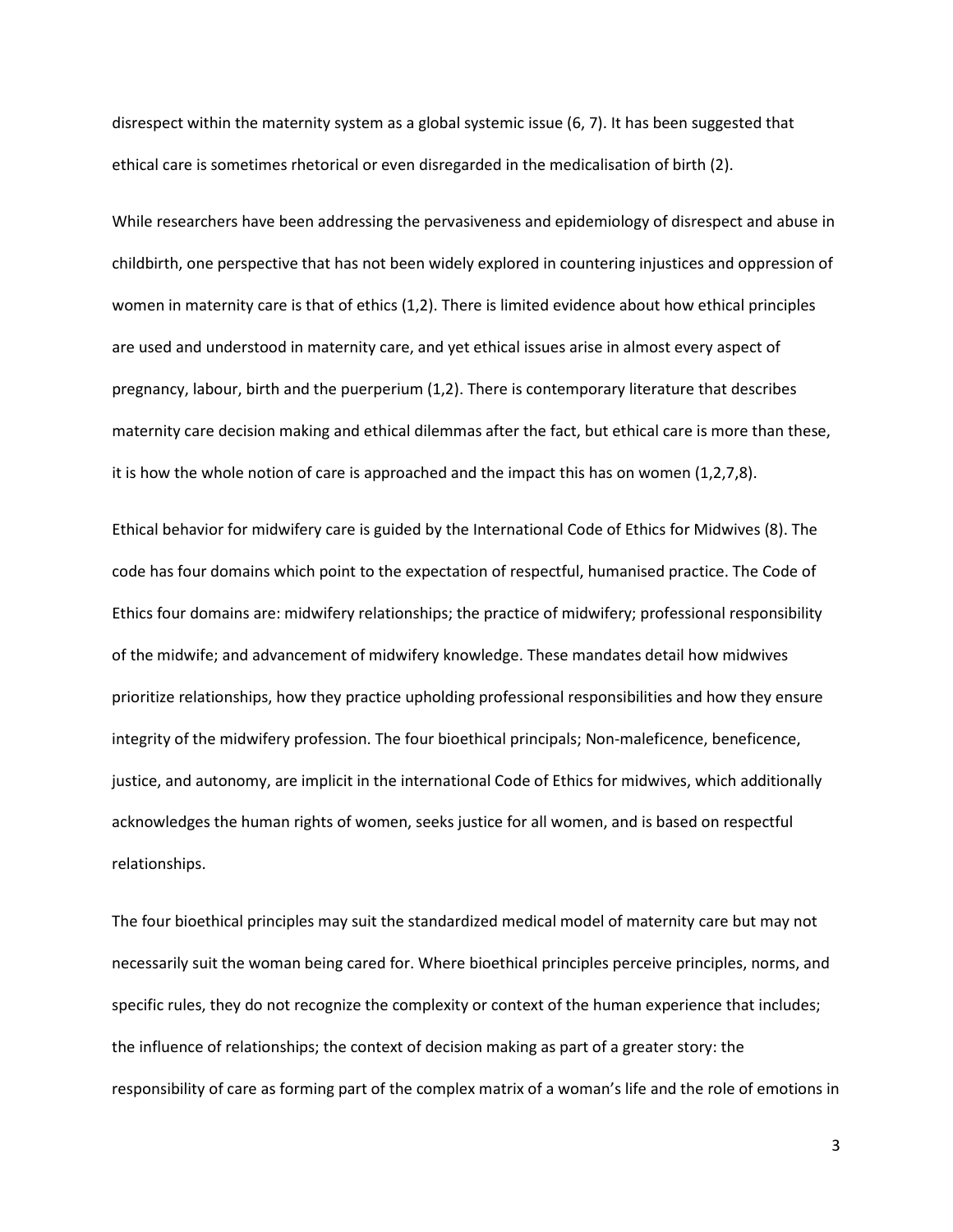decision making (2). Whilst bioethical principles are important, in the conventional model of maternity care, these are determined by those who hold the balance of power, and therefore may tend to support institution-centred care rather than woman-centred care (2).

### **Midwifery and care ethics**

MacLellan (1), and more recently, Newnham and Kirkham (2) have proposed the 'care ethics' approach as one solution to the many ethical problems associated with the medicalisation of childbirth and make the appeal for empirical research into care ethics.

Care ethics is an emerging normative ethical theory based on a feminist philosophical perspective that is also, referred to as ethics of care or relational ethics (9). Care ethics is defined by Held (10) as "compelling moral salience of attending to and meeting the needs of the particular others for whom we take responsibility." (p.6). Care is a social practice that constitutes the care giver and the care receiver and is an ethical phenomenon in and of itself because care is identified as a universal human experience, with a moral responsibility attached to those relationships of care (11, 12). Care ethics proposes that the web of relationships - the context, power dynamics and individual preference - are as morally significant to consider as the principle based moral judgements of bioethics, in determining what is good. The care ethics paradigm would assist midwifery in drawing attention to the socio-political power imbalances embedded in the current medical dominated maternity system.

Contemporary care ethics comprises four broad aspects – relationship, the practice of care, attention to power and socio-cultural context (10-17). The practice of care has been further described as including the characteristics of responsiveness, attentiveness, responsibility, and competence (13). Relationship is the underpinning focus of care ethics that ensures power imbalances are made visible during care and recognizes the socio-cultural context in which caring is happening, thereby enhancing ethical sensitivity and the practice of good care (14). Attention to broader sociocultural contexts and power imbalances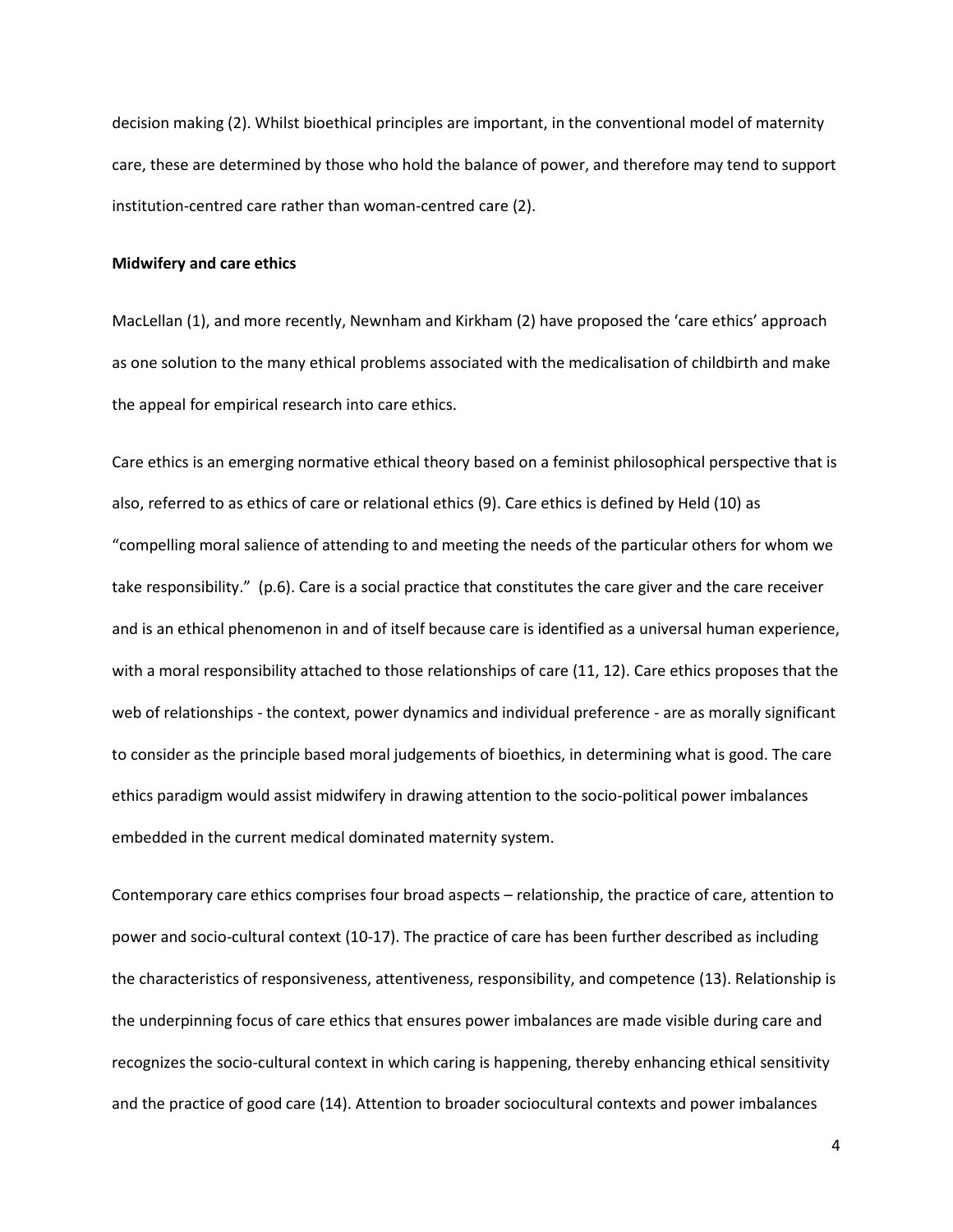extends ethical consciousness from a decision-making or moral dilemma focus to greater ethical attention in meeting the care needs of the individual (15).

Research is now needed to determine whether and how the care ethics approach might be more appropriate for midwifery. There is, to date, no published primary research in midwifery utilizing care ethics, although other fields are using this emergent paradigm (16, 17). Our study aims to fill this gap as the first study to examine care ethics in midwifery.

### **Research aim:**

The aim of this study was to determine whether there is a correlation between midwifery-led care and care ethics using template analysis with a priori codes generated by participants.

### **Research design**

This inquiry was grounded in the ontology of critical realism, which acknowledges the influence of power structures on observable reality. We therefore used the emancipatory methodology of participatory action research, with a feminist theoretical perspective (FPAR). Participatory action research was chosen to partner with women in the research process and the feminist critical lens was chosen to highlight the historical and sociocultural complexities of contemporary maternity care that lead to the disempowerment of women. Template analysis was chosen for this part of the action research, as the best method for testing the theoretical concept (care ethics) to practice (midwifery-ledcare). A key benefit of this study method is it enables direct questions to be asked of the data; in this case; does midwifery-led care demonstrate care ethics? This discursive approach confirmed with primary research the theoretical questions posed by the midwifery profession.

Designs which test theory against empirical data, requires pre-set codes (18) to aid data extraction. A data extraction template was created with four a priori codes that represent the main characteristics of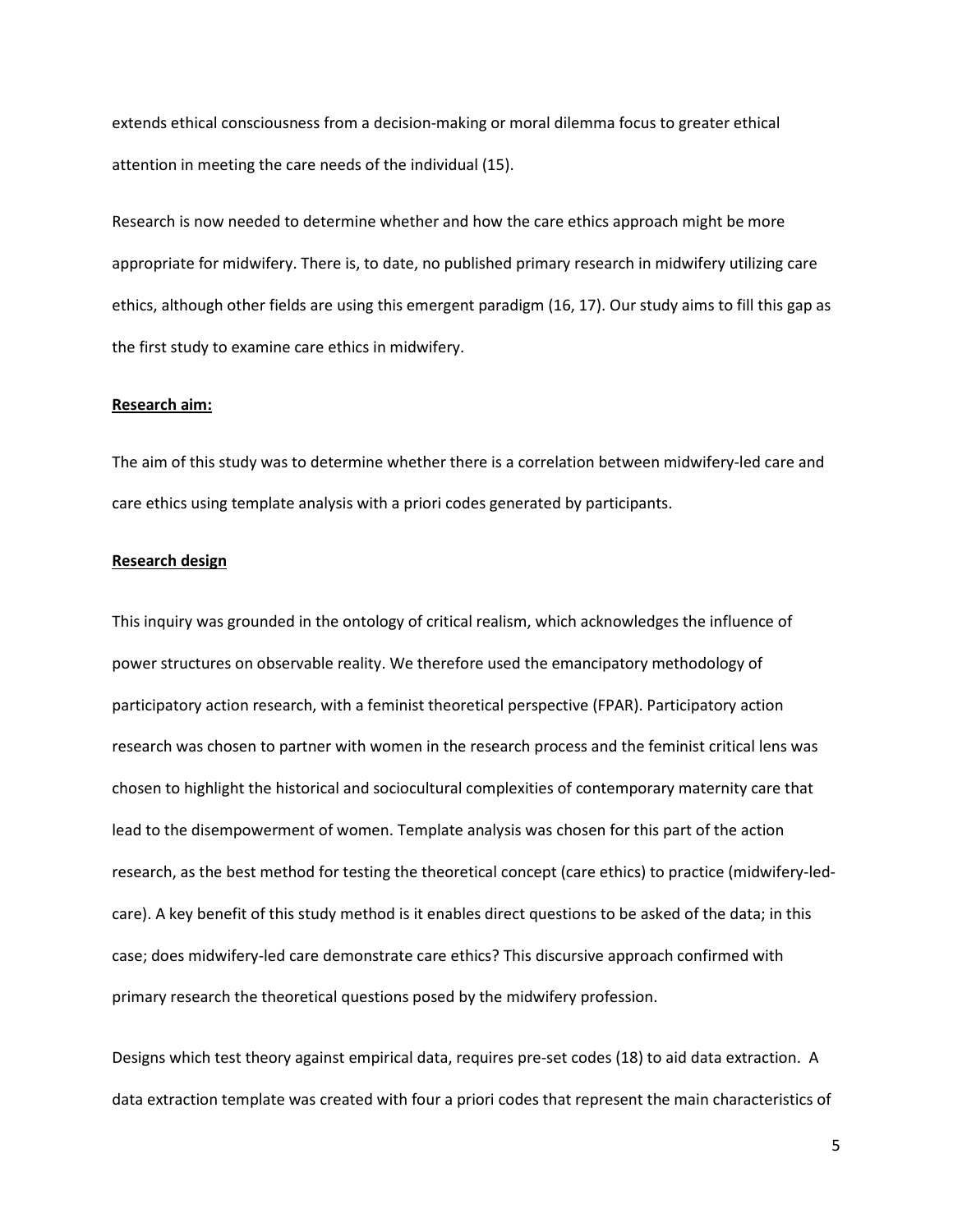care ethics, synthesized from contemporary literature (9-17) as shown in Table 1. Next, a priori codes that represent midwifery- led care were generated by participants and were applied to the template as shown in Table 2. Then, evidence to support the a priori codes were populated into the template as shown in Table. 3.

| A priori<br>codes               | Care ethics characteristics |                        |                         |                            |
|---------------------------------|-----------------------------|------------------------|-------------------------|----------------------------|
| Care ethics<br>codes            | 1.Relationship              | 2. Practice of<br>care | 3.Attention to<br>Power | 4.Sociocultural<br>context |
| Midwifery-<br>led care<br>codes |                             |                        |                         |                            |
| Evidence                        |                             |                        |                         |                            |

Table 1. Data extraction template: Care ethics

### **Participant and research context:**

The study sample included women (n=9) who had experienced a midwifery-led model of maternity care. Participants were recruited through purposive sampling and self-selected from an electronic bulletin advertising the research in maternity consumer forums. A participant information sheet and consent form were provided and returned via email. Thirteen women returned the consent forms, four were not included in the study as they had not had a midwife as the primary care giver. A stakeholder advisory group of nine women called the 'community action research group' or (CARG) was formed.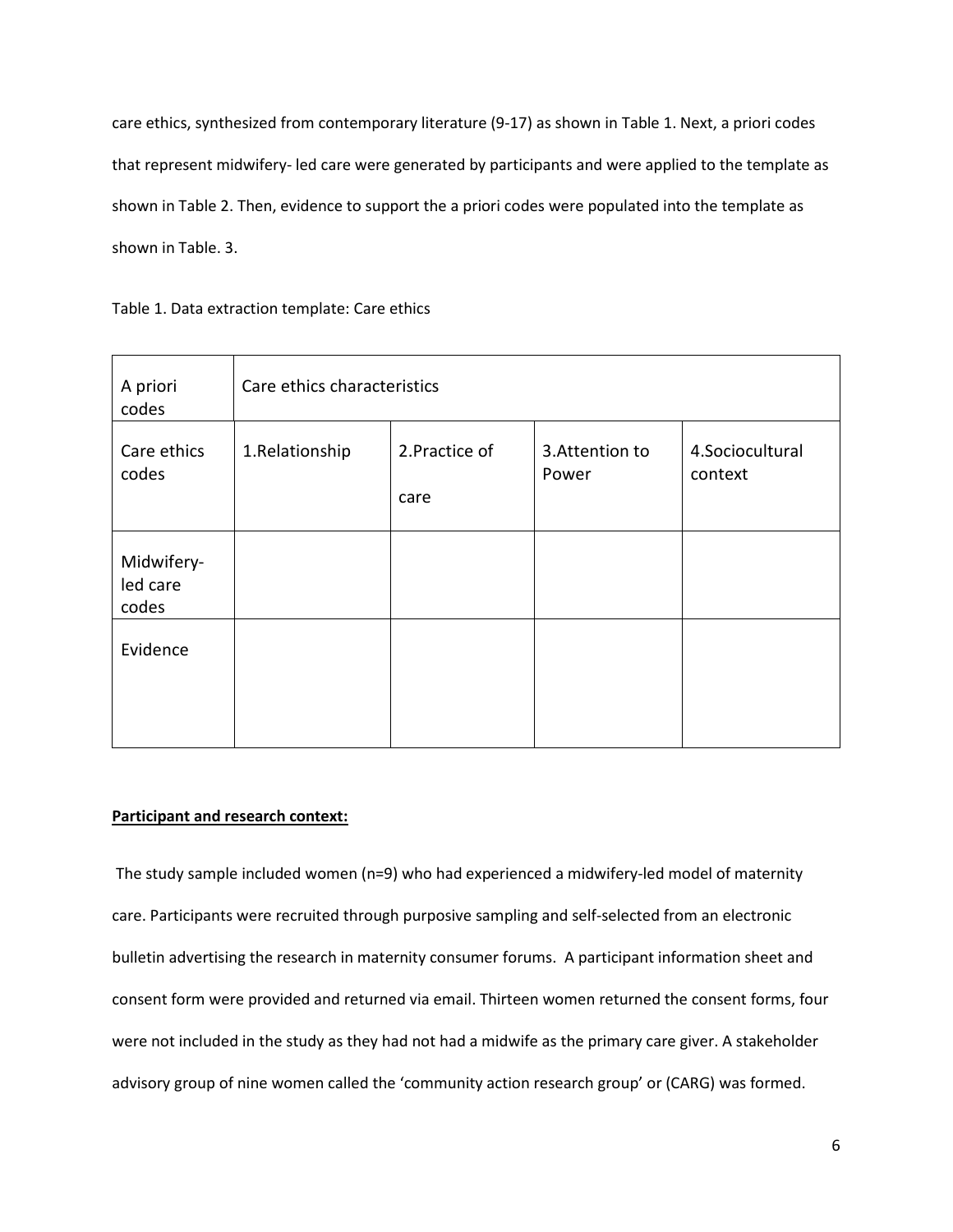Data was collected in Perth, Western Australia, September 2019. The purpose of this data collection was to generate a priori codes, that would be used to test theory, rather than rich, thick, qualitative data. Thus, nominal group technique (NGT), useful in groups that include stakeholders to discuss and rank hierarchy of importance, was chosen (19). A discussion topic guide was used which was informed by a literature review. The discussion questions included: Why did you choose midwifery-led care? What was good / beneficial about midwifery-led care? Can you share an experience that you felt was wrong, unethical or harmful?

The NGT process commenced as each participant was invited to discuss their views of the topic guide, often with group discussion ensuing. After each guiding discussion point was exhausted, the group summarized the views expressed into  $5 - 8$  key words. From this list each participant was then asked to prioritize, in hierarchy of importance, their top three key words that summarized the answer to the discussion, both privately and individually. These were collated after the focus group using enumeration, the process of quantifying data, which tally's the number of times the code was documented. The final eight a priori codes were member checked by participants. This process is a compelling example of FPAR design, co-collaborating with the women during the research process.

The a priori codes were then mapped to the predesigned care ethics template. The template was finalized with examples from the participants under each category, thus retaining women's voices in the research process.

### Ethical considerations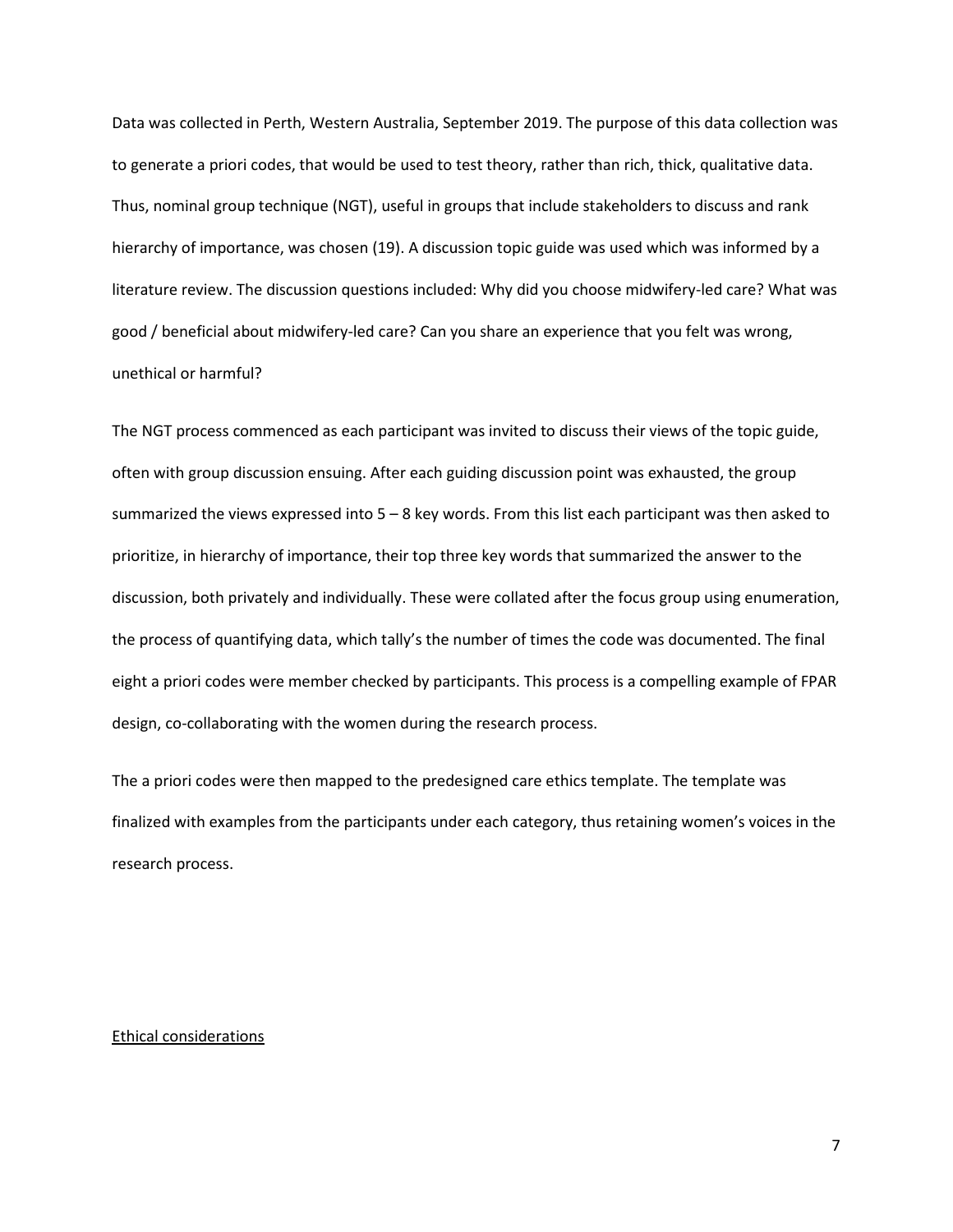Ethics approval was granted by the Edith Cowan University Research Ethics Committee REMS no. 2019- 00296- Buchanan. Consent to the study was voluntary, the participants contacted the research team from an electronic bulletin advertising the research. The participants signed the participant information document detailing the research and verbal consent was gained prior to the interviews. Pseudonyms were assigned at transcription to ensure anonymity and confidentiality.

### Trustworthiness measures

Trustworthiness was ensured through methods choice, reflexivity and an audit trail recording decision making rationale. Despite having a small data set for this part of the project, the methods were true to aim in testing theory against practice. Dependability was ensured through correct method choice of template analysis and NGT that could be repeatable. Participant generated a priori codes ensured credibility and confirmability was ensured through retention of raw data in the examples within the final template.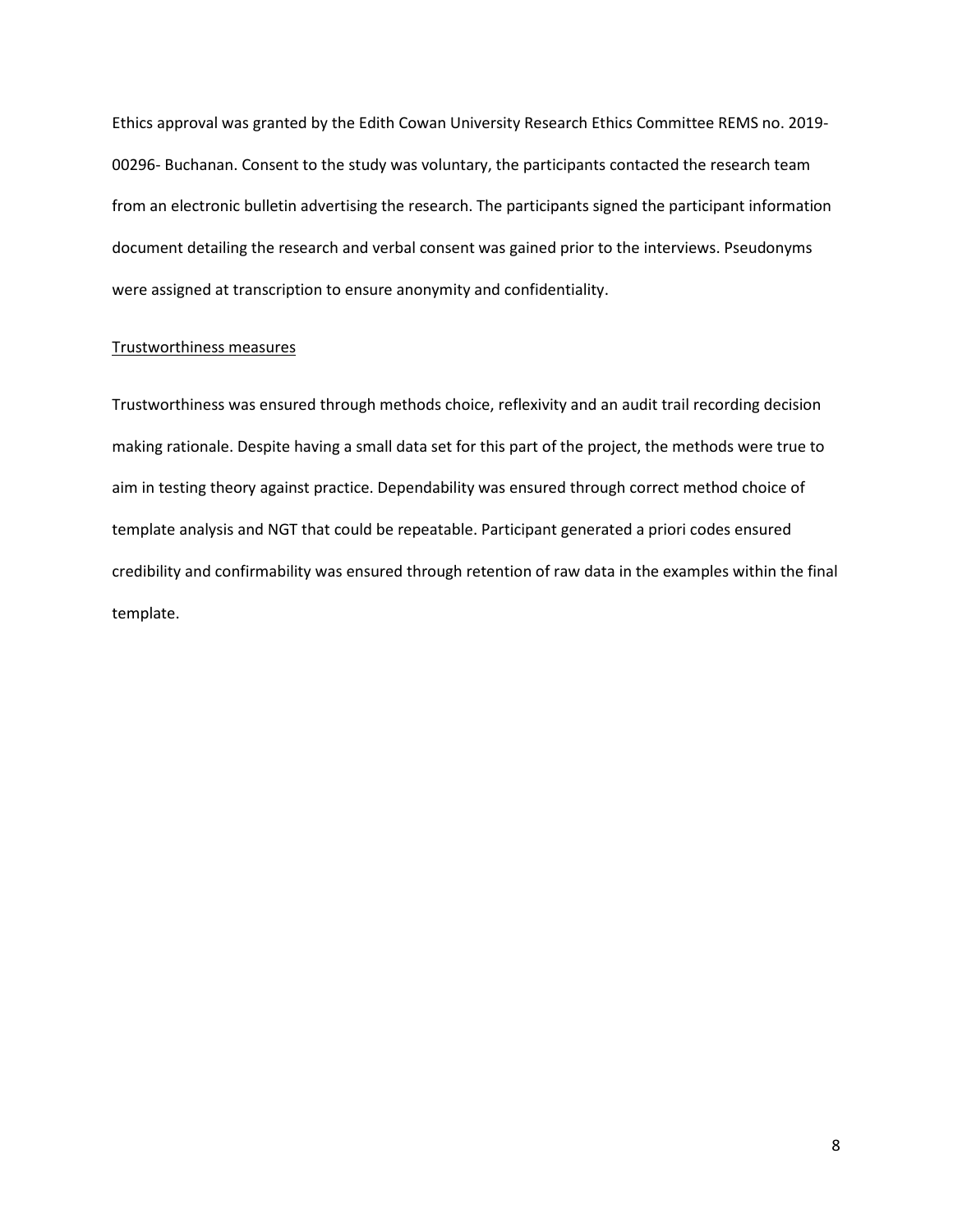## **Findings**

The participants generated eight a priori codes that represent ethical midwifery-led care. These findings were then applied to the care ethics template as shown in Table 2.

Table 2. Care ethics data extraction template populated with midwifery-led care codes

| A priori codes              | Care ethics characteristics      |                                               |                               |                                                         |  |  |
|-----------------------------|----------------------------------|-----------------------------------------------|-------------------------------|---------------------------------------------------------|--|--|
| Care ethics codes           | 1.Relationship                   | 2. Practice of care                           | 3. Attention to<br>power      | 4. Socio-cultural<br>context                            |  |  |
| Midwifery-led<br>care codes | 1.1 Relationship with<br>Midwife | 2.1 Trust women's<br>bodies and abilities     | 3.1. Information<br>provision | 4.1. Birth culture of<br>fear (MLC counter<br>cultural) |  |  |
|                             | 1.2 Woman-centred<br>care        | 2.2. Protect<br>normal physiological<br>birth | 3.2. Respect<br>autonomy      | 4.2. Recognition of<br>rite of passage                  |  |  |

The final template was populated with evidence of women's experiences of midwifery-led care from an

ethical perspective as shown in Table. 3.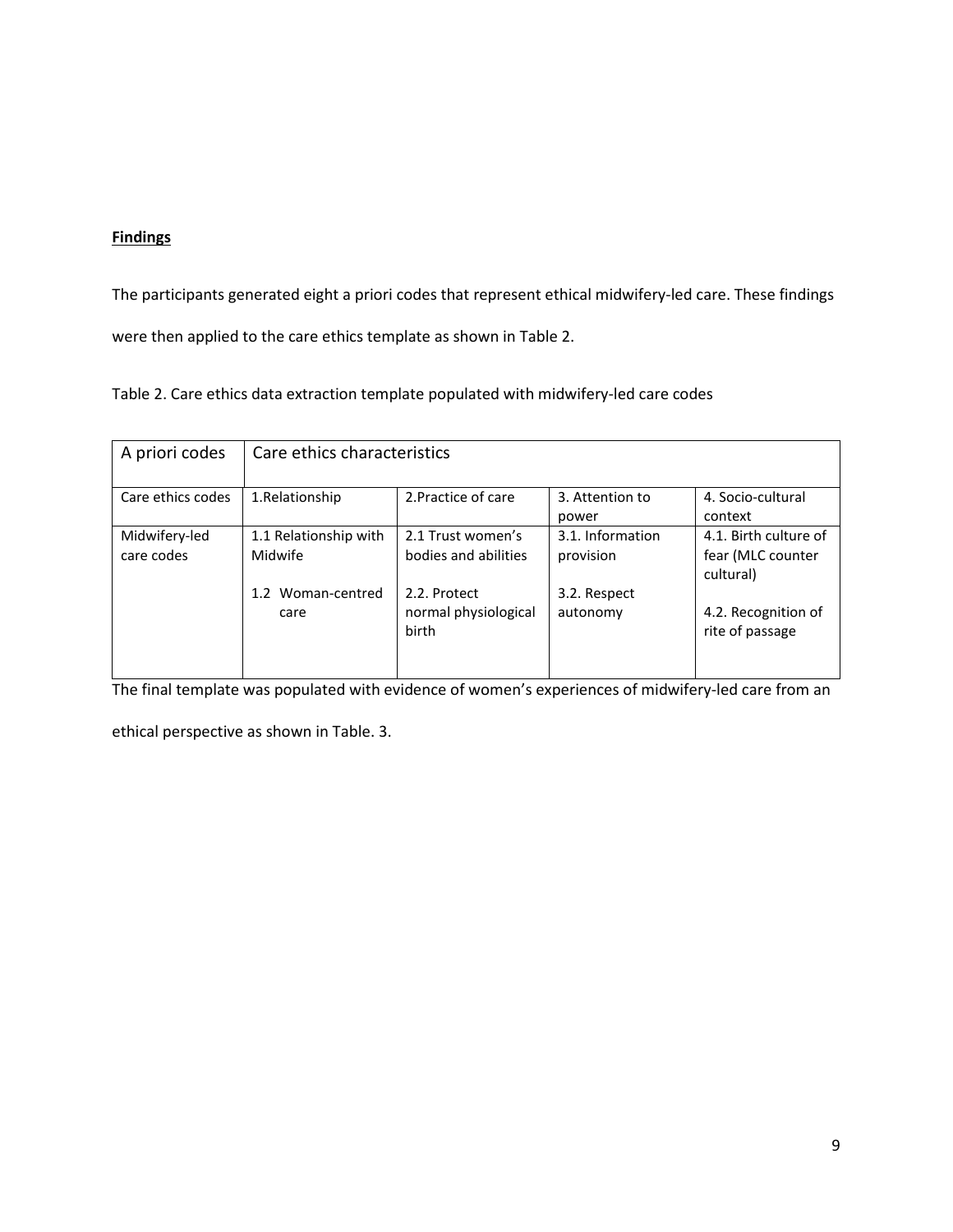## Table. 3 Final Care ethics template with populated evidence of midwifery-led care

| Care   | Relationship<br>-- | Practice of care | Attention to Power | Socio-cultural context |
|--------|--------------------|------------------|--------------------|------------------------|
| ethics |                    |                  |                    |                        |
| codes  |                    |                  |                    |                        |

| Midwifery- |                    |                     |                  |                  |                   |                   |                     |                     |
|------------|--------------------|---------------------|------------------|------------------|-------------------|-------------------|---------------------|---------------------|
| led care   | 1.1 Relationship   | 1.2 Woman           | 2.1 Trust        | 2.2 Protecting   | 3.1. Information  | 3.2 Respect       | 4.1 Birth culture   | 4.2 Recognition     |
| codes      | with Midwife       | centred care        | women bodies     | normal birth     | provision         | autonomy          | of fear (MLC        | of birth as rite of |
|            |                    |                     |                  |                  |                   |                   | counter cultural)   | passage             |
|            |                    |                     |                  |                  |                   |                   |                     |                     |
| Evidence   | "There was an      | "I felt like my     | "MLC would       | "If I hadn't had | "Open             | "Discussing       | "There is an        | "midwives'          |
|            | $exchange - it$    | midwife looked at   | respect that     | a homebirth      | presentation of   | information       | underlying          | acknowledgment      |
|            | didn't feel like   | everything, from    | you're the       | midwife there    | research ; so I   | before the birth  | mistrust in our     | of the              |
|            | she was up         | a holistic point of | expert of your   | was no way I     | had amniotic      | so women can      | bodies, our ability | significance of     |
|            | there, and I was   | view, it wasn't     | body."           | would have       | leak in one of    | make informed     | to give birth"      | pregnancy and       |
|            | down here, and     | just physical, it   |                  | been able to     | my pregnancies    | choices"          |                     | birth"              |
|            | they are really    | was mental,         | "empowerment     | have a           | and my midwife    |                   | "You can't talk     |                     |
|            | joyful, even this  | emotional, even     | through          | physiological    | said this is the  | "Talking through  | about your          | "so, I think it's   |
|            | time when she      | spiritual and took  | knowledge of     | birth, I would   | research and      | the policies and  | positive birth      | got to be given     |
|            | feels a kick, she  | to understanding    | what the body    | have ended up    | she got the       | procedures"       | story"              | some                |
|            | gets excited. It's | who $l$ am."        | can do."         | with the         | most up to date   |                   |                     | significance, the   |
|            | a joyful, close    |                     |                  | medicalised      | stuff and we      | "telling the      | "Other women        | rite of passage,    |
|            | transparent        | "a holistic         | "it's because we | cascade of       | looked through    | midwife, you      | saying they would   | this is a           |
|            | relationship"      | approach,           | are trying to    | intervention and | everything and    | decline all       | have died if they   | momentous           |
|            |                    | Midwives look at    | follow           | probably a       | she said what's   | screening, and    | had had a           | event, some         |
|            | "the biggest       | the whole picture,  | physiological    | c/section at the | your decision, it | she doesn't even  | homebirth."         | women only do it    |
|            | thing for me       | she will look at    | birth and the    | end"             | was never, I      | blink"            |                     | once in their       |
|            | was having         | the body            | midwife ensures  |                  | drove all the     |                   | "Drs have no        | lifetime and so     |
|            | relationship in    | language and is     | that "           | "the midwife     | decisions, she    |                   | confidence in       | that has to be      |
|            | having a           | led by how she      |                  | said we don't    | helped me with    | "I wanted to have | women's bodies,     | given some          |
|            | consistent care    | knows the           | "and if someone  | call them (DR)   | the research      | my choices        | that we can't do it | significance"       |
|            | provider           | woman."             | had gone by      | till later, the  | and we would      | respected and I   | without help        |                     |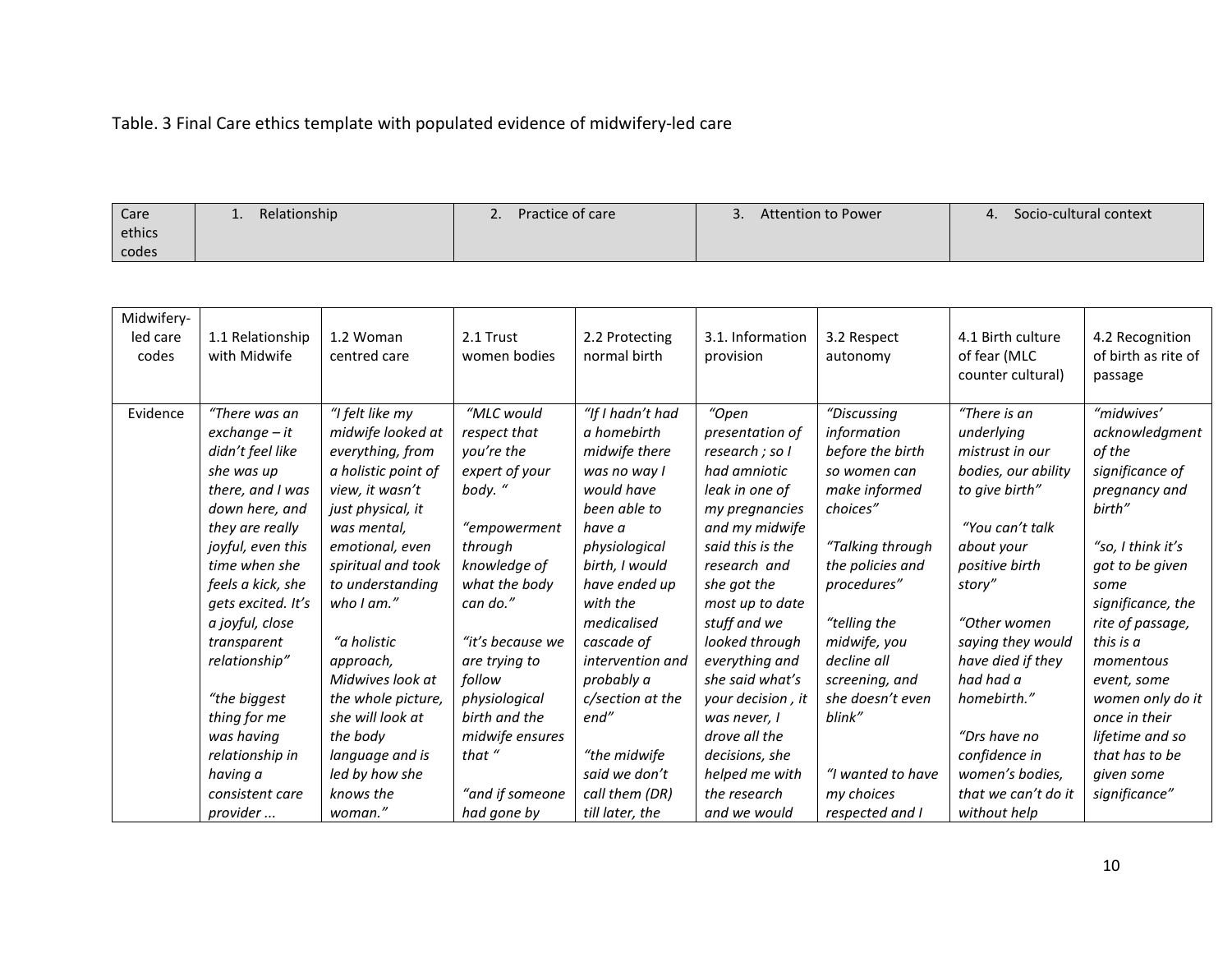| because if I had |                      | during the        | earlier we call   | discuss it and go | felt that would     | They have            | "How impactful     |
|------------------|----------------------|-------------------|-------------------|-------------------|---------------------|----------------------|--------------------|
| a 30-hour        | "also its quite an   | homebirth and     | them the more     | through her       | happen in MLC"      | forgotten the        | the birth          |
| labour, I wanted | intimate process,    | said do you       | they want to      | experience as a   |                     | fundamentals of      | experience is to   |
| the same         | considering          | want and          | intervene. so, it | midwife and       | "and that's where   | women birthing"      | bonding            |
| midwife there    | conception is        | epidural? I       | was like this     | also what the     | autonomy comes      |                      | breastfeeding      |
| the whole time,  | quite intimate,      | would have        | standard thing    | literature said,  | $in - if you come$  | "Positive birth      | and mental         |
| so that was      | birth is intimate I  | gone out onto     | they don't call   | and so I felt I   | into hospital and   | stories are          | health"            |
| really           | think my previous    | the street and    | them until        | was driving all   | say I accept that   | shamed."             |                    |
| important"       | births it was all    | grabbed them in   | basically the     | the decisions."   | is your policy, but |                      | "when a baby is    |
|                  | done to me           | and said yes but  | baby comes        |                   | I decline, then you | "because it makes    | born the mother    |
| "Having one      | whereas this time    | I didn't want to  | out."             | "ways my          | shouldn't then be   | other feel worse     | is born"           |
| midwife that I   | (with IM) we were    | be in that        |                   | midwife           | coerced into        | about their          |                    |
| would see each   | doing it together"   | position so       | "I was close to   | presented         | doing it."          | birth.my sister in-  | "so, we keep       |
| time"            |                      | there was no      | the weight limit  | information       |                     | law arrived about    | these stories      |
|                  | "my midwife said     | way or            | cut off at FBC.   | was; these are    | "Empowerment is     | half an hour after   | inside of us, so   |
| "the             | when my              | opportunity at    | We went on a      | your options if   | choice."            | my birth and she     | really careful not |
| relationship     | placenta was still   | home. At the      | Holiday to        | you do A) pros    |                     | asked how it was     | to diminish        |
| with the         | $in - she said I$    | end my midwife    | Serbia for the    | and cons) if you  | "yes, in MLC you    | and I stated telling | anyone's           |
| midwife is an    | wouldn't have        | said, "see you    | month and         | do b) these are   | have true           | her it was           | choices."          |
| open             | done this for        | didn't even ask   | came back and     | the pros and      | informed            | amazing and she      |                    |
| relationship"    | everyone, but she    | for a Panadol"    | she said I'm not  | cons if you do c) | consent"            | promptly said        | "and to what       |
|                  | knew it was the      | and $I$ said $-I$ | going to write    | these are the     |                     | "stop ! you're       | extent do we       |
| "it's $a$        | right decision for   | could have had    | that weight       | pros and cons-    |                     | making me            | acknowledge        |
| transparent      | $me - it's$ the fact | Panadol?          | down this week,   | so which one?"    |                     | jealous" -because    | that it's an       |
| relationship     | midwife can          | (laughing)        | and I did drop, 2 |                   |                     | she had two          | impactful event    |
| (with the        | identify that        |                   | kg below the      | "even talking     |                     | electives. And now   | in this day and    |
| midwife)"        | because you've       | "(midwives) are   | limit when I      | through the       |                     | I have to stop       | age, in other      |
|                  | got that             | listening to      | gave birth"       | processes or      |                     | telling my good      | cultures and       |
| "Transparency    | relationship, its    | women"            |                   | policies- if this |                     | birth story."        | earlier in our     |
| was something I  | tailored to me"      |                   | "it was the       | happens, these    |                     |                      | culture that       |
| experienced      |                      |                   | perfect birth     | are the options,  |                     | "I ran into          | women gave         |
| too"             | "she's (midwife)     |                   | environment-      | or this is what   |                     | acquaintances,       | birth and got on   |
|                  | genuinely            |                   | the middle of     | we need to talk   |                     | both knew my         | with it and it was |
| "if I hadn't had | excited"             |                   | the night, no     | about, so it was  |                     | husband works at     | normalized in the  |
| the relationship |                      |                   | one was there     | kind of already   |                     | the hospital and     | family"            |
| with my          | "I felt nurtured by  |                   | just my midwife   | flagged before    |                     | asked if I had had   |                    |
| midwife and she  | the midwife,         |                   | and partner"      | the event.        |                     | the baby there       |                    |
| hadn't known     |                      |                   |                   | Before when       |                     | and I said no I had  |                    |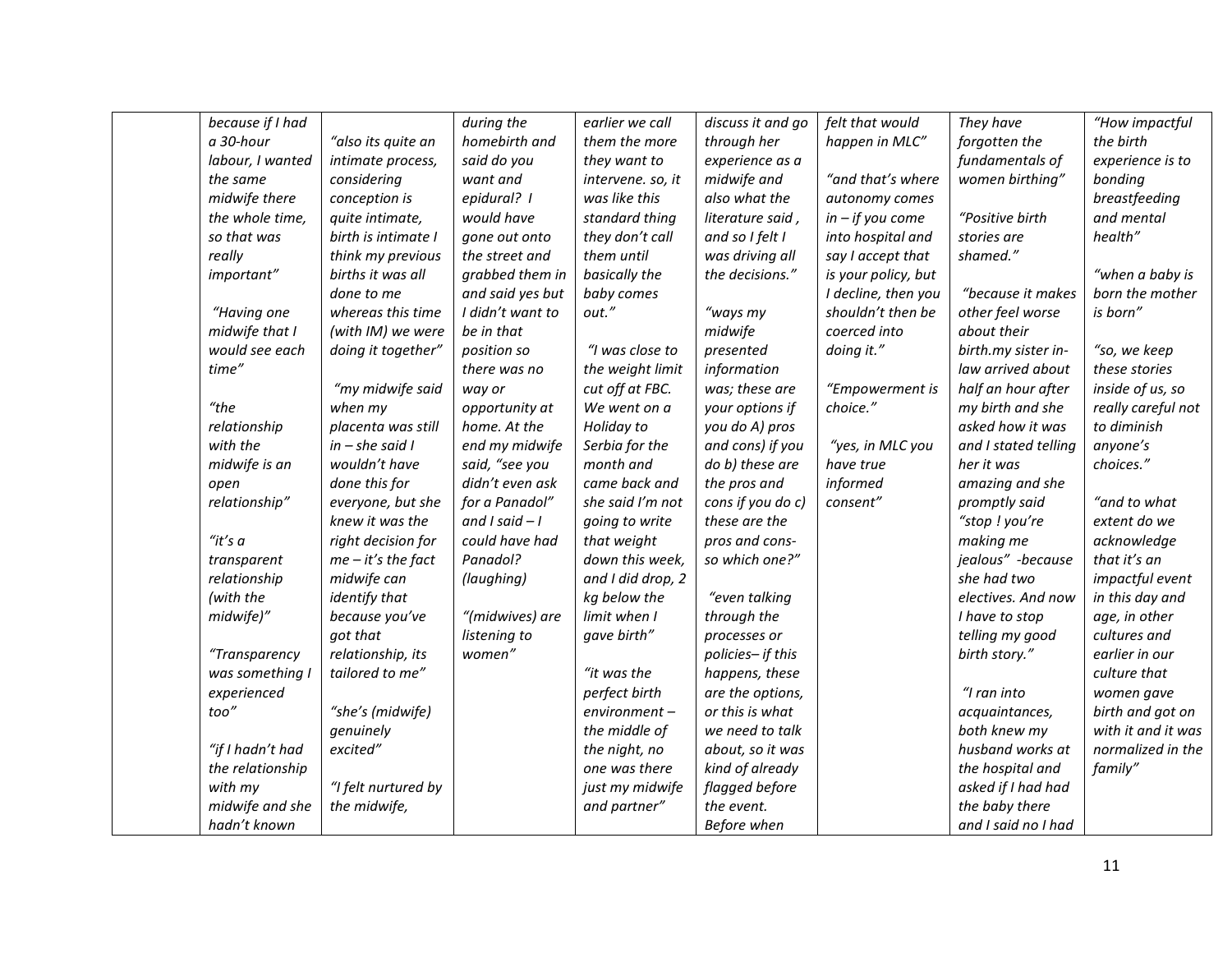| what I went      | "she (midwife)       | "I chose       | you were            | the baby at home     |  |
|------------------|----------------------|----------------|---------------------|----------------------|--|
| through with     | would sit next to    | midwifery care | talking about       | actually and they    |  |
| my first birth   | me and fill in       | to go without  | things as hidden    | turned and           |  |
| the I wouldn't   | notes together"      | having the     | but with the        | walked away, and     |  |
| have been able   |                      | interventions" | midwife it all      | I burst into tears." |  |
| to get myself    | "My midwife          |                | felt very open      |                      |  |
| out of hospital. | debriefed my last    |                | like I kept my      | "As women who        |  |
| Like the first   | birth, she           |                | notes and had       | have had MLC,        |  |
| time I was       | debriefed a lot      |                | them with me        | we're trying to tell |  |
| begging them to  | with me, the         |                | all the time"       | all these positive   |  |
| let me go.       | mental health        |                |                     | birth stories, but   |  |
|                  | aspect was really    |                | "communication      | other women say -    |  |
| "that's like my  | important. Any       |                | about what          | don't tell me        |  |
| husband in the   | obstacle that        |                | your options        | that."               |  |
| first month of   | would come up        |                | are, what those     |                      |  |
| pregnancy said   | during my labour     |                | tests are, what     | "I got abused        |  |
| "so when can     | being a VBAC, we     |                | the options are     | because they         |  |
| we start the     | went through all     |                | if you test         | confused             |  |
| epidural" and by | that first,          |                | positive. I         | HypnoBirthing        |  |
| the end of the 9 | breaking things      |                | declined GBS        | with home            |  |
| months he said   | down and the         |                | test, I declined it | birthing, and they   |  |
| that he would    | emotional trauma     |                | when presented      | said I can't believe |  |
| never not have   | of the last birth in |                | with all the        | you would put        |  |
| a private        | hospital before      |                | information. "      | your children at     |  |
| midwife.         | this birth"          |                |                     | risk."               |  |
| Relationship     |                      |                |                     |                      |  |
| was a really big |                      |                |                     |                      |  |
| one"             |                      |                |                     |                      |  |
|                  |                      |                |                     |                      |  |
|                  |                      |                |                     |                      |  |
|                  |                      |                |                     |                      |  |
|                  |                      |                |                     |                      |  |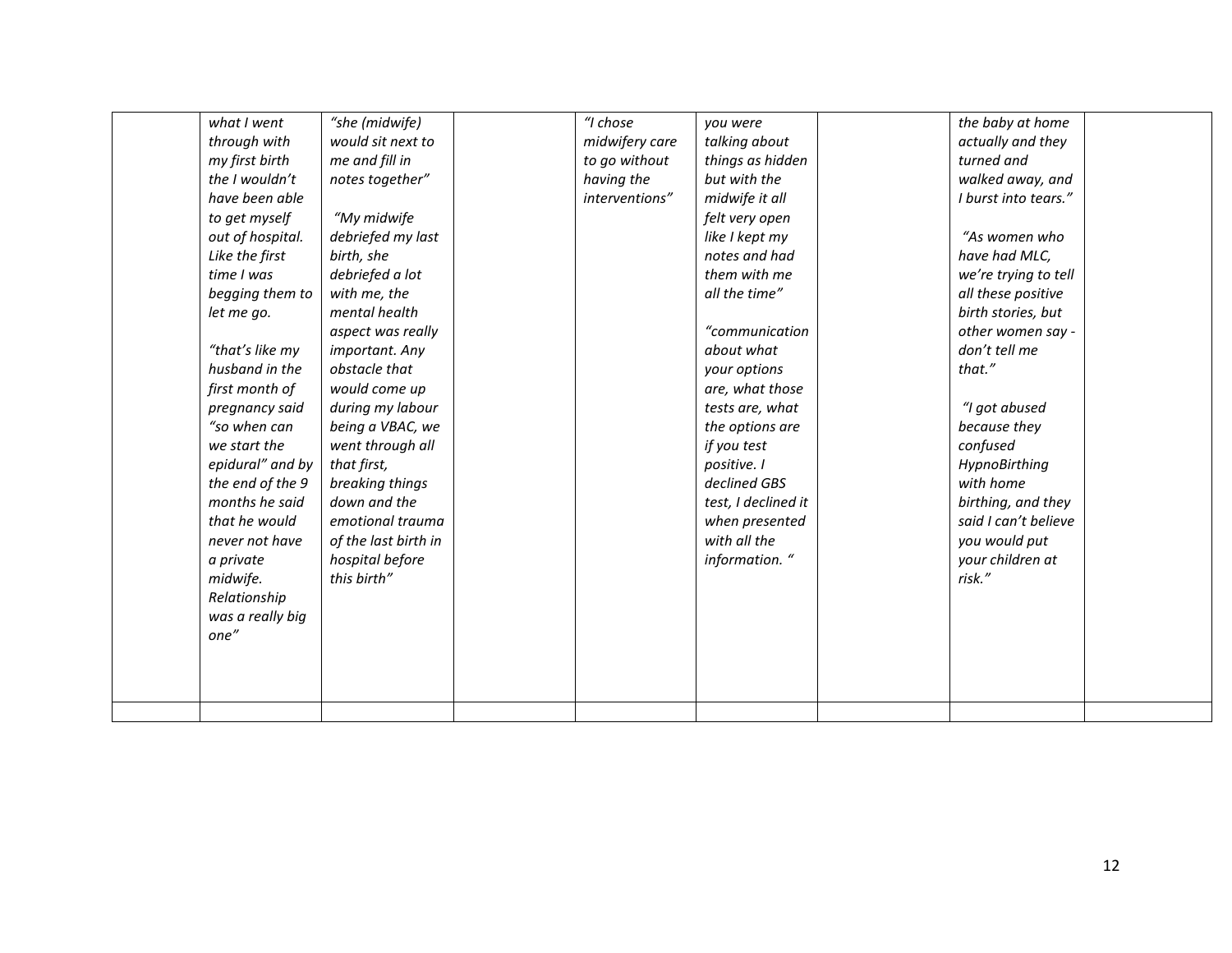The findings established that midwifery-led care demonstrated the four core domains of care ethics. The participants identified the importance of relationship as demonstrated by midwifery-led care, as significant for care to be deemed ethical, that midwives demonstrate the practice of care ethics, that midwifery-led care levels power, and that the sociocultural contexts of birth are significant.

### Care ethics category - Relationship

'Relationship' and 'woman-centred care' were major findings of this study. Women described the relationship with the midwife as 'continuous' and 'woman-centred' based on equality and transparency. All women wanted continuity of care with the same caregiver throughout pregnancy and beyond. The priority for the woman was that the midwife shared the same philosophy of birth, respected her agency, and would aim to strengthen her capabilities. All participants confirmed that continuity with the midwife was extremely important in what they described as ethical care.

*Georgia – "the biggest thing for me was having relationship in having a consistent care provider ... because if I had a 30-hour labour, I wanted the same midwife there the whole time, so that was really important".*

Most women in this study chose midwifery-led care following as previous birth in the medical model. Women shared their experience of relationship with the midwife as an intimate knowing from a holistic perspective.

*Annie – "I felt like my midwife looked at everything, from a holistic point of view, it wasn't just physical, it was mental, emotional, even spiritual and took to understanding who I am.".*

This was echoed by Ava who said that midwives take -

*"a holistic approach, Midwives look at the whole picture, she will look at the body language and is led by how she knows the woman."*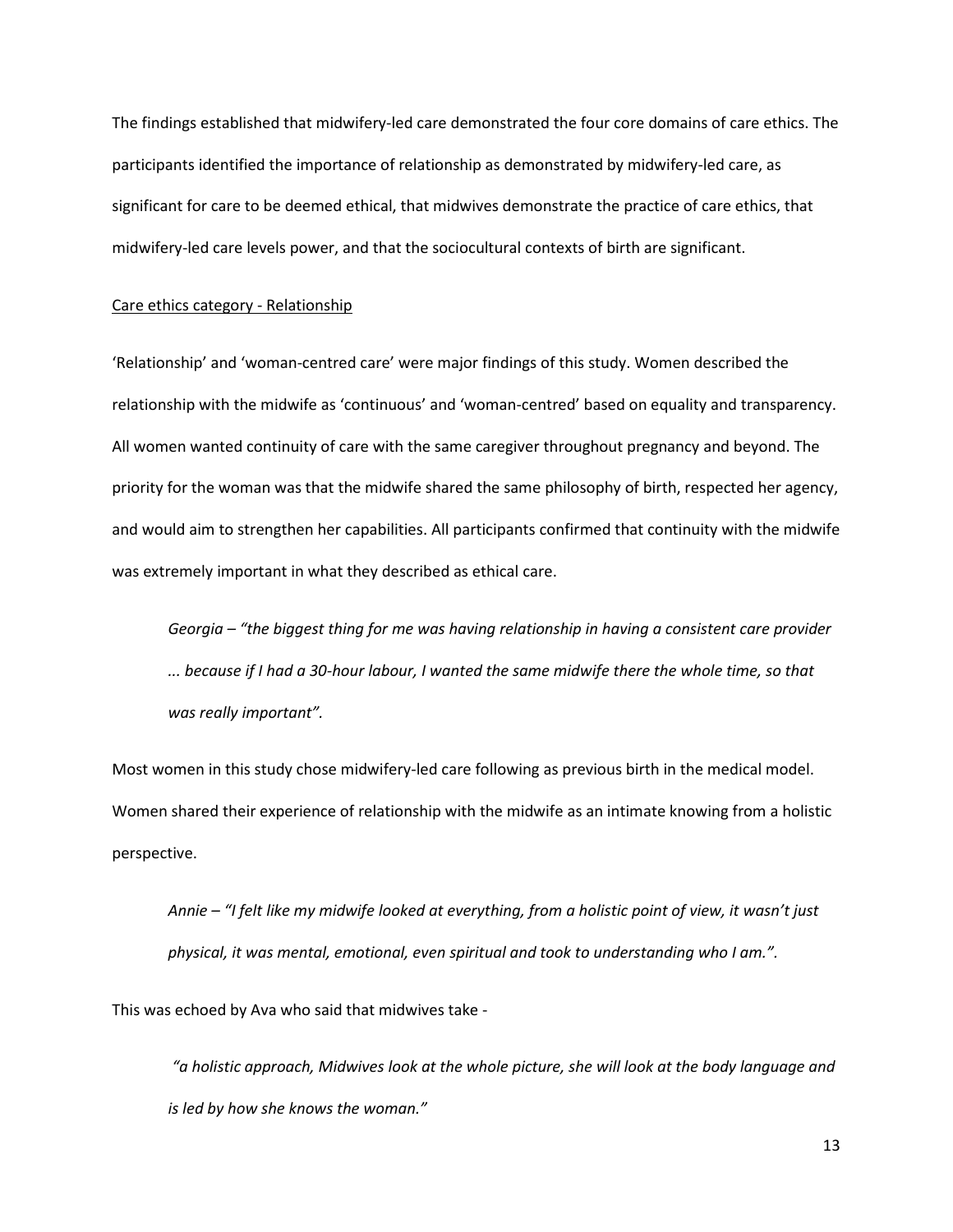The relationship with the midwife was individualized and went beyond meeting physical needs, also meeting psychosocial and emotional needs. The woman-centredness is described by Ava as *"the relationship is tailored".* The relationship was a conduit to achieving the experience the woman wanted, in line with her own beliefs about her body's ability to birth.

The relationships with the midwife was also described as open. All the women confirmed transparency as being a key component of ethical care. *Ava - "it's a transparent relationship"* confirmed by another *Kara- "Transparency was something I experienced too".* Elisa explaining *- "also its quite an intimate process, considering conception is quite intimate, birth is intimate I think my previous births it was all done to me whereas this time (with MLC) we were doing it together... (midwives) are listening to women"*

The women's descriptions demonstrating a leveling of the power in the relationship, based on transparency. Equality in the relationship was defined as a building of trust over time and respect between a woman and her midwife.

*Lucy – "There was an exchange – it didn't feel like she was up there, and I was down here, and they are really joyful, every time she feels a kick, she gets excited. It's a joyful, close transparent relationship …in the appointments the midwives are transparent, she would sit next to me with the notes on the desk and we would fill in notes together"*

### Practice of care

This category, the practice of care, as set out in care ethics includes responsibility and competence. This was matched to the a priori codes 'trusting women's bodies' and 'protecting physiological birth'. Trusting women's bodies to birth was an important theme for the women in describing good care. They felt it was important that the care provider share the same beliefs about normal physiological birth and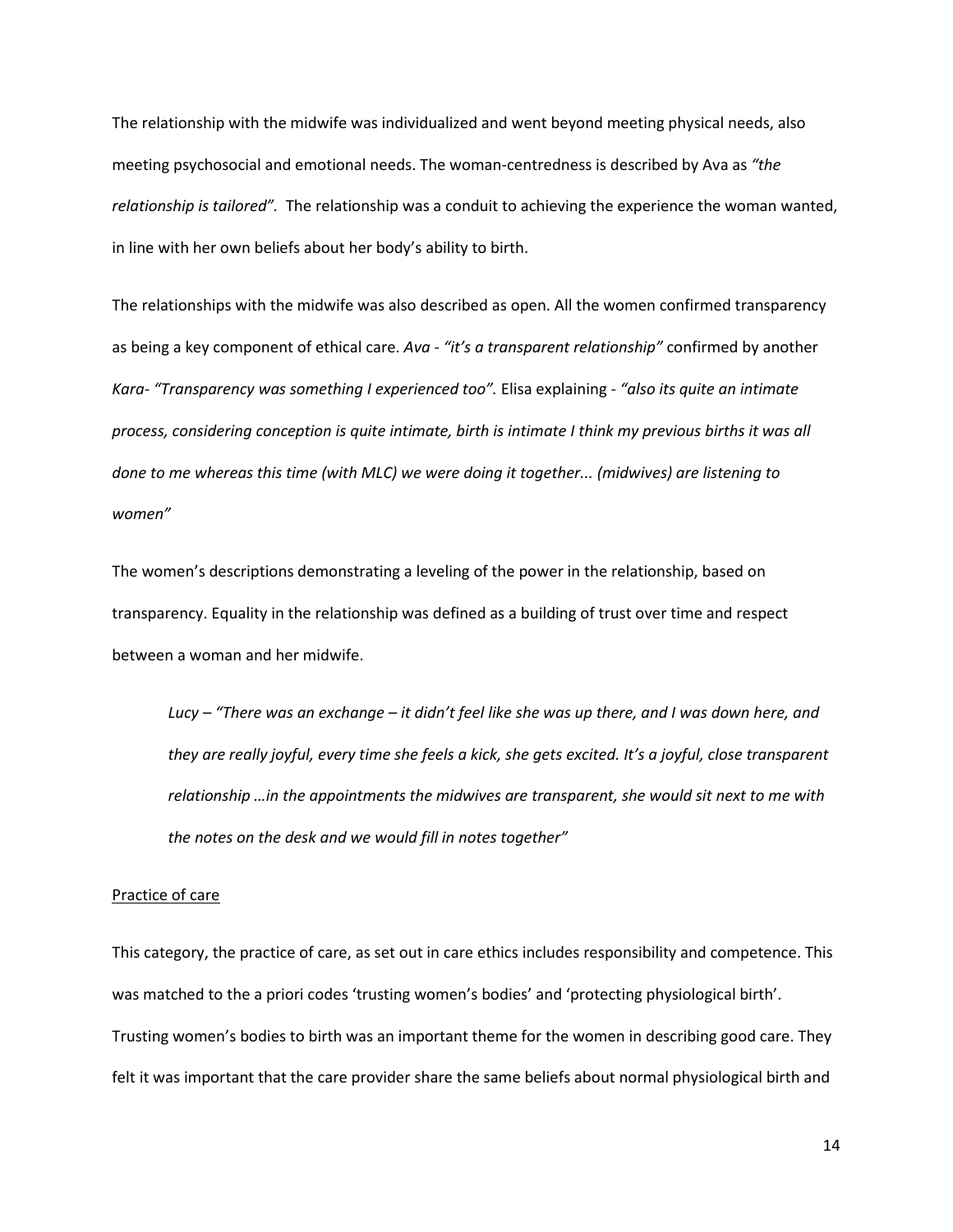trust in women's bodies and abilities. Lucy said *- "Midwifery- led care would respect that you're the expert of your body ".* Annie explained *- "empowerment is through knowledge of what the body can do".* The women felt empowered, and their capabilities strengthened through the trust midwives had in birth and women.

The women identified responsible and competent ethical care as prevention of intervention and facilitating normal physiological birth. When sharing their experiences of midwifery care, each woman consistently referred to how the care empowered her toward achieving a normal physiological birth. The women concurred that it was midwifery-led care that facilitated normal physiological birth through intervention prevention.

Harriet said *- "If I hadn't had a homebirth midwife there was no way I would have been able to have a physiological birth, I would have ended up with the medicalised cascade of intervention and probably a c/section at the end"*.

Clare described specifically this trust in the normal physiological process and preventing intervention specifically.

Clare shared *- "my midwife said to me – when my placenta was still in (physiological third stage) –"I wouldn't have done this for everyone", but she knew it was the right decision for me – it's the fact midwife can identify that because you've got that relationship, its tailored."*

The relationship allows for transparent discussion of intervention when deemed necessary, while still trusting and supporting her decision, and upholding physiology around the intervention.

### Attention to power

This category was represented by the subcategories' 'information provision' and 'respect autonomy'. The women identified that the balance of power within the relationship influenced how ethical the care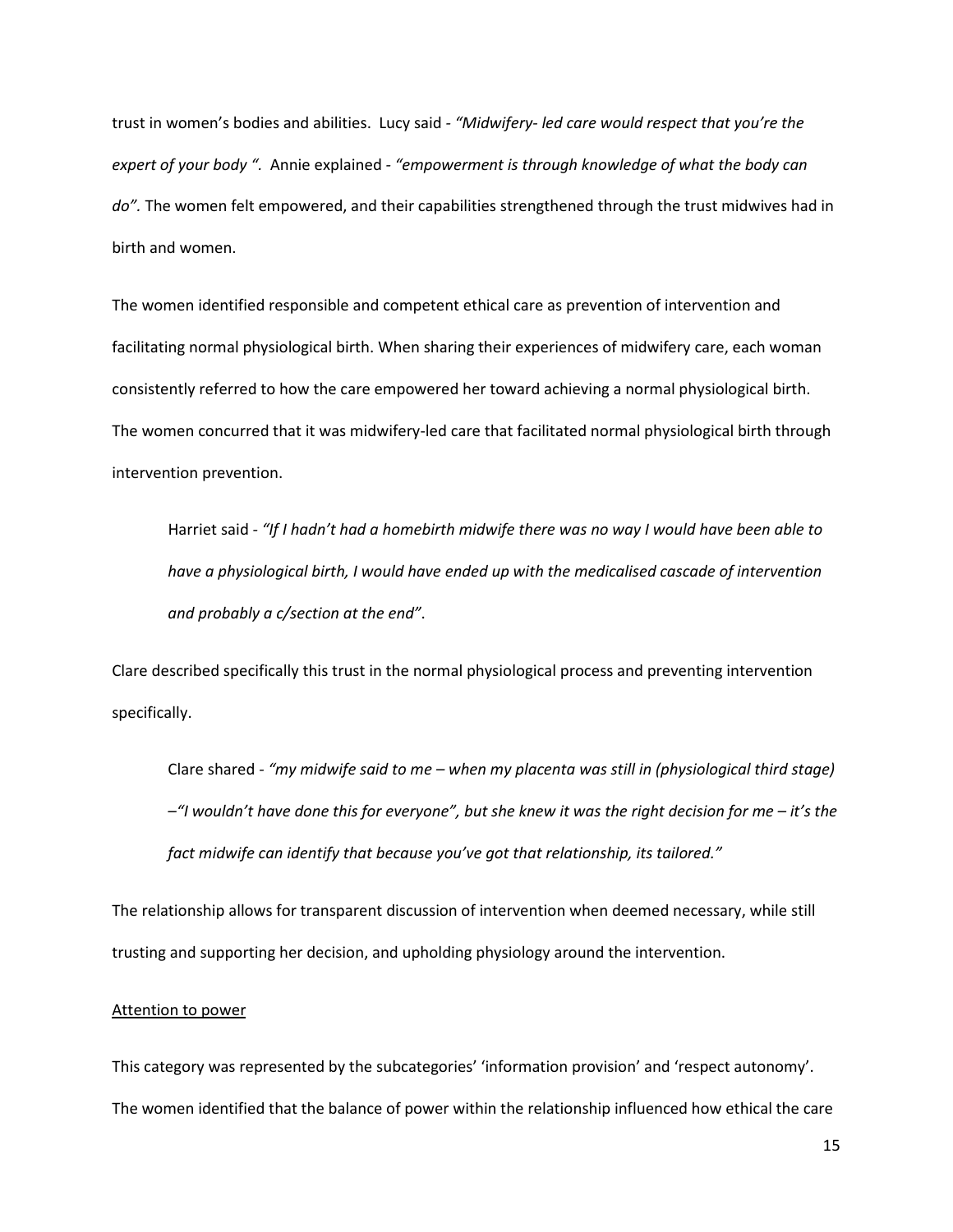was. Their collective experience led to the recognition that the midwife builds relationship by working to equalize the power between the woman and midwife, whereas in the medical model, the care provider often retains their power and authority in the relationship. *Kara* - *"Yes it's all about the relationship – some women would prefer to hand over all the consent (to the Dr.)"*

Women described the relationship with the midwife as based on open provision of information and respecting autonomy. The women felt this established a sense of mutual trust on which the foundation of decision making could occur. They described that in the midwifery model of care, information was presented in a transparent manner, which enhanced ethical care. They felt fully informed, empowered with knowledge, and could exercise their autonomy and be responsible for decisions.

Georgia described *– "(midwives) give open presentation of research; so I had amniotic leak in one of my pregnancies and my midwife said this is the research, and she got the most up to date stuff and we looked through everything and she said "what's your decision?" …, I drove all the decisions, she helped me with the research, and we would discuss it and go through her experience as a midwife and also what the literature said, and so I felt I was driving all the decisions.".* 

The women all concurred that current research had been shared with them so that they could give informed consent, which in their view constituted ethical care.

Participants identified that this knowledge and information provision was necessary for true informed consent and enabled them to make decisions and hold responsibility for those decisions. Information was identified as either given transparently to women, to enhance their agency, or as withheld, which limited their autonomy. The women felt ethical care was demonstrated when they had the power to make decisions and to exercise agency.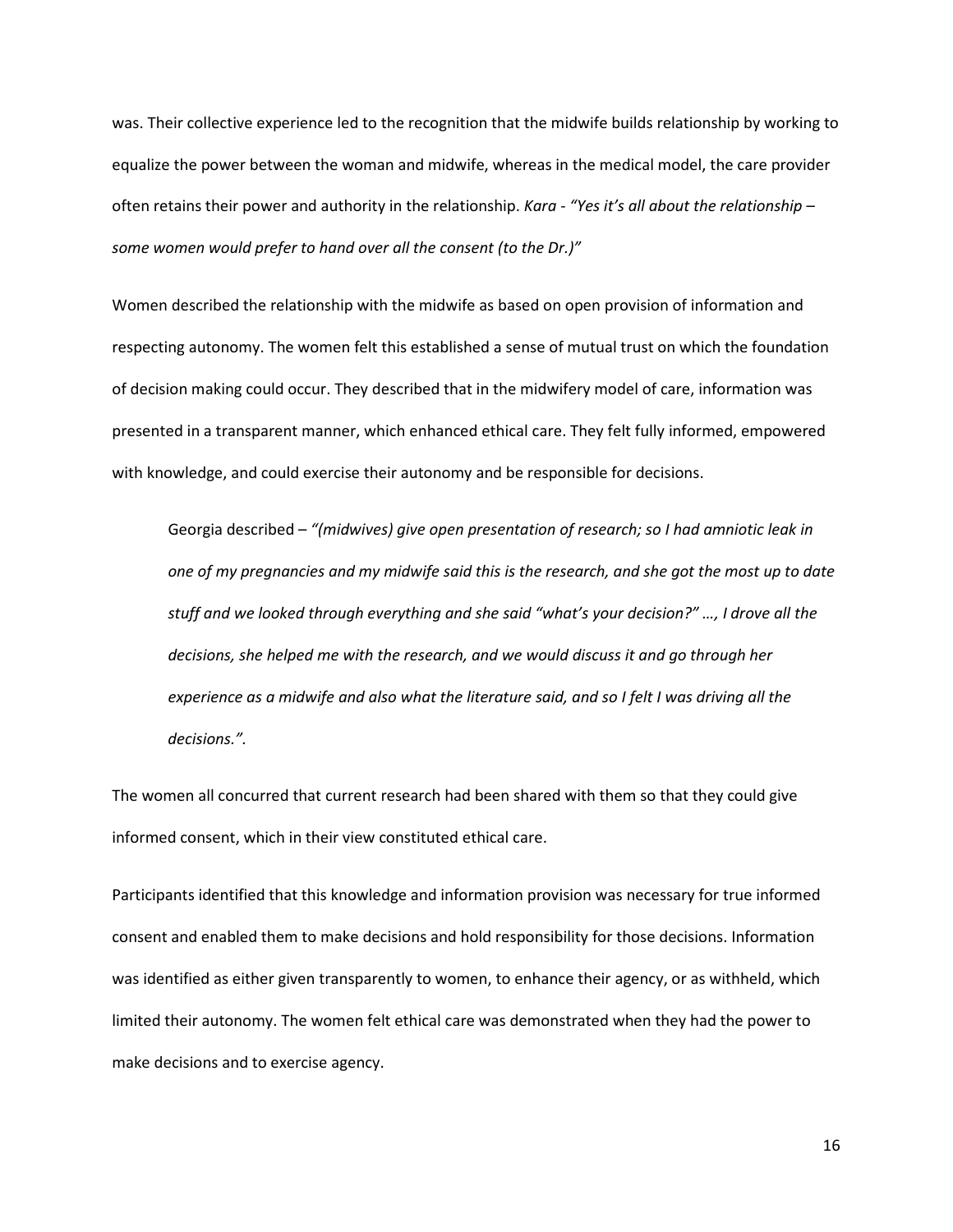Elisa said *- "They (midwives) talk through polices and processes and discuss options. If this happens these are the options or this is what we need to talk about, so it was kind of already flagged before the event. Before you were talking about when things are hidden but with the midwife it all felt very open"*

All the women agreed that when information was open and transparent it enhanced the women's decision making and empowered her to be the director of her care.

Harriet described this process: -*"the ways my midwife presented information was; these are your options if you do A) pros and cons) if you do b) these are the pros and cons if you do c) these are the pros and cons- and I made the decision"*. Elisa confirmed this *– "communication about*  what your options are, what those tests are, what the options are if you test positive. I declined *GBS test, I declined it because when presented with all the information, I could make a decision."*

The group were consistent in their understanding that ethical care was the provision of freely given information on which women can base decision making. They identified that midwives tend to respect women's autonomy and trust a woman's decision-making after the provision of all the information. Autonomy and self-determination were viewed as important in ethical care and were better upheld with detailed information provision. Kara said *– "I wanted to have my choices respected and I felt that would happen in midwifery-led care"* and Clare confirmed *– "telling the midwife you decline all screening and she doesn't even blink".*

### Sociocultural contexts

This category was further enhanced through subcategories; 'Birth culture of fear' (MLC counter-cultural) and 'Recognition of birth as a rite of passage'. The women identified as a group that the sociocultural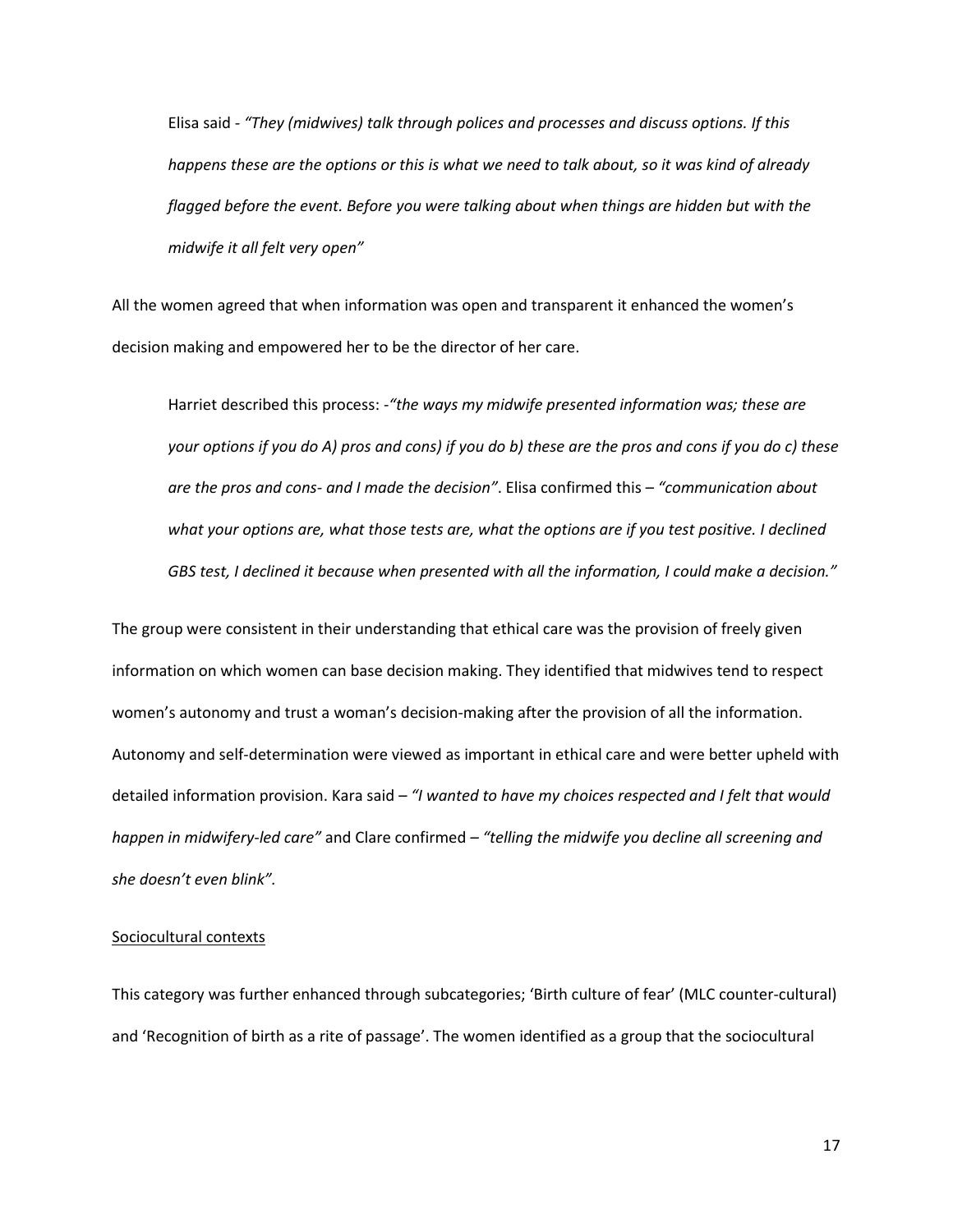context of the maternity system was patriarchal and was underpinned by a fear approach to care, which they felt oppressed women. They agreed this culture is unethical in the care of women.

Ava said - *"Doctors have no confidence in women's bodies, that they can't do it without help, they have forgotten the fundamentals of women birthing, there is an underlying mistrust in our bodies, our ability to give birth".* 

The women in this study sought out carers that held the same birth philosophies in trusting women's bodies and normal physiological birth processes, and they identified that this was not readily accepted by society. They identified the explicit role of the midwife in respecting that women are the experts of their bodies and in protecting normal physiological birth. The group discussed the role of the General Practitioner as gatekeeper and that women were mostly unaware of the importance of the choice of model of care in achieving a normal physiological birth.

Trinny described *– "In that first appointment women are making a choice for physiological or pathological birth*" but highlighted achieving a care provider that shared this philosophy was hard to find; Annie *– "a homebirth midwife is really hard to find – I thought it would be as simple as Googling it."*

Women reflected that the sociocultural context of fear and risk attached to birth limited them from sharing positive birth stories. The women in this study felt the lack of positive stories referring to normal physiological birth contributed to the sociocultural context of fear and risk thus contributing to the perpetuated myth that birth was risky and dangerous.

Annie said *- "Positive birth stories are shamed … because it makes other feel worse about their birth. My sister in-law arrived about half an hour after my birth and she asked how it was and I*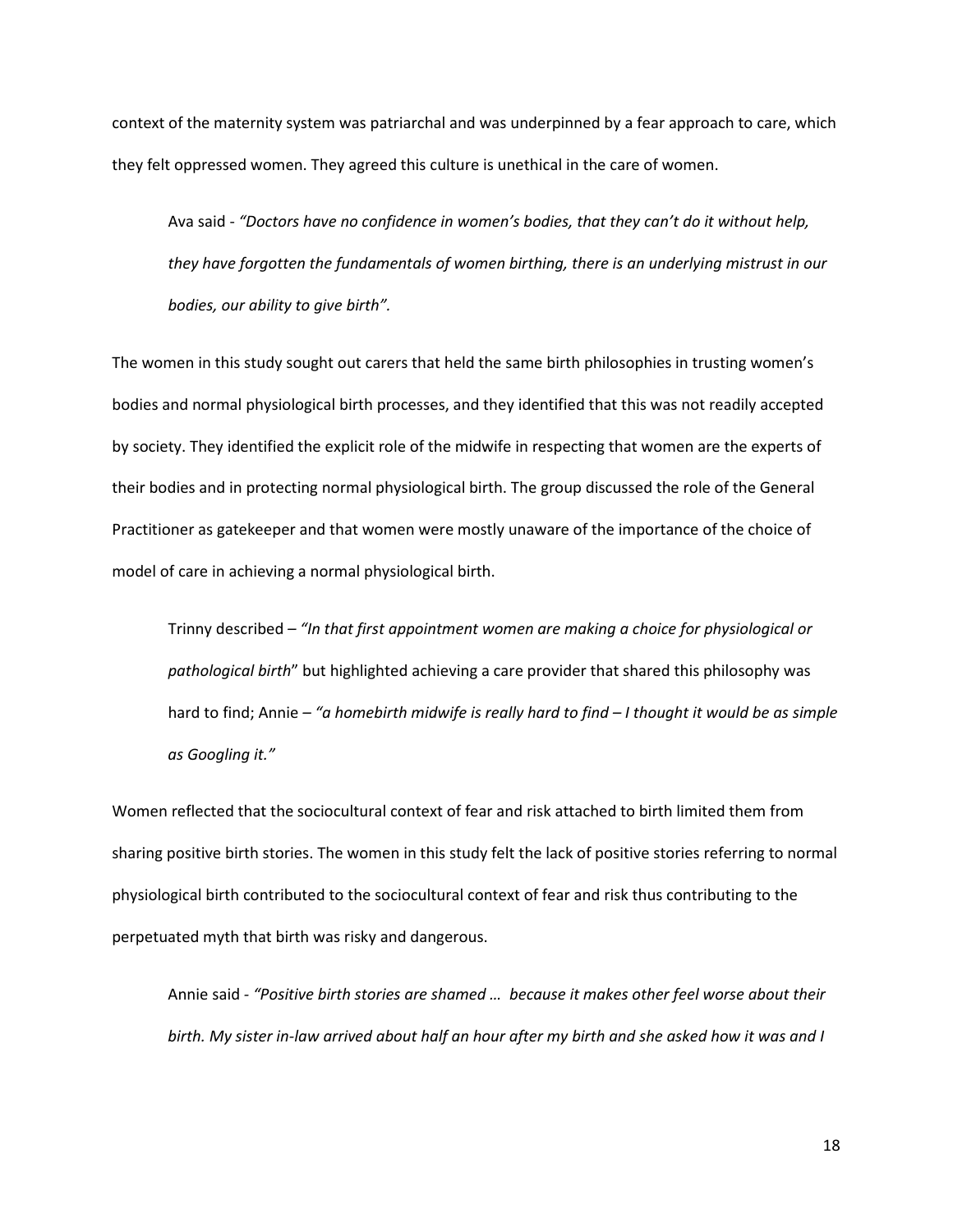*stated telling her it was amazing and she promptly said "stop ! you're making me jealous" because she had two electives. And now I have to stop telling my good birth story."*

The women also described that the acknowledgement by the midwifery model of care of the impact of birth, as a rite of passage in their journey into motherhood was another important factor in their experience. Birth is a significant life event that impacts the mother, father, baby, breastfeeding and mental and emotional health. They identified that the birth experience is significant in either strengthening women's capabilities or disempowering women.

Harriet explained *- "And also acknowledgment of the significance of the pregnancy and birth so I think it's got to be given some significance, the rite of passage , this is a momentous event , some women only do it once in their lifetime and so that has to be given some significance and I think that gets lost."* 

Ava added *-"And how impactful the birth experiences are and how they, generational trauma, all our experiences and anything that happens to us before our labour and afterwards, really does impact everything – the bond with our child , the breastfeeding, and all these things and the studies of increased perinatal anxiety and how it impacts our partner."*

The women felt ethical care was based on a trusting and levelled relationship, information provision to make decisions, respect for decisions which protected normal physiological birth and strengthened women's abilities to birth, and the recognition of birth as a rite of passage into well motherhood.

### **Discussion**

The present study examined women's experiences of maternity care from a care ethics perspective to map midwifery practice against care ethics categories. The women clearly identified what was and what was not ethical to them. They generated the a priori codes, as subcategories, that could then be mapped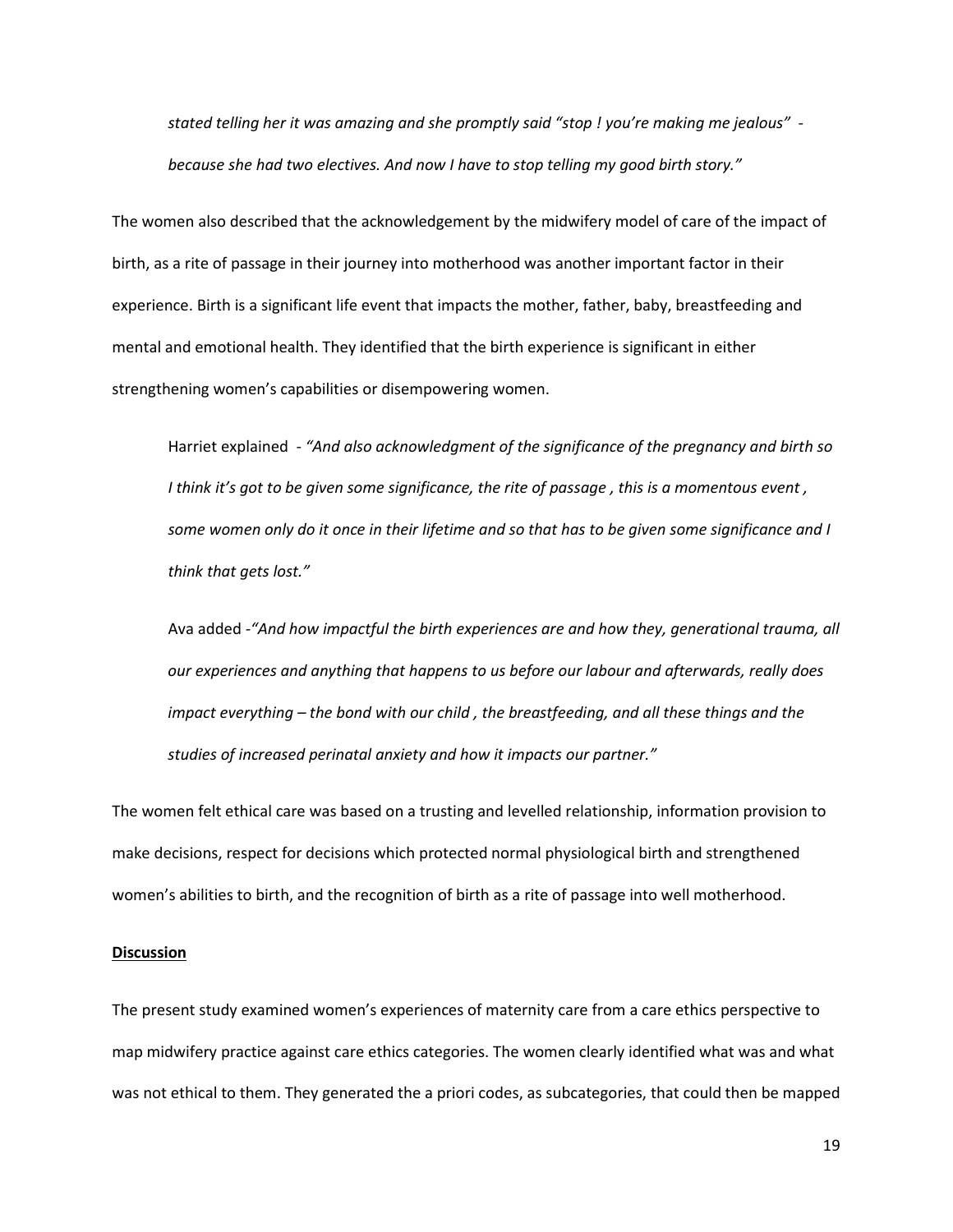to care ethics, thereby demonstrating the correlation between the midwifery led care and care ethics. It was identified midwifery-led care reflects the categories of care ethics and could therefore be considered as more ethically sensitive, which is a new finding for the midwifery profession.

These findings of this study support the theoretical questions posed by MacLellan (1) and Newnham & Kirkham (2) who suggest that care ethics should be further explored as an alternative paradigm to the bioethical principles that currently guide maternity care in Australia and internationally. The findings are consistent with previous research into care ethics which demonstrates care ethics utilization as an ethical paradigm for enhancing ethical care (16, 17).

The a priori codes decided by the participants were mapped to the four domains of care ethics: relationship, practice of care, attention to power and sociocultural context.

Relationship The primary finding, the relationship between midwife and woman as beneficial, resonates with findings from previous studies on the midwife woman relationship (8, 20-22). The participants' accounts demonstrated that the relationship between the care provider and the woman affected whether women perceived their care as ethical. Indeed the 'care ethic' central principle of relationship resonates with midwifery's central tenet of being 'with woman' in relationship (8). For example, Bradfield et al (21) in their phenomenological study identified relationship, based on trust, as a key attribute that allows provision of woman-centred care, as central to midwifery care.

The practice of care was expressed by the women in the subcategories; midwives trust in their bodies ability to birth and protecting normal physiological birth. This has been confirmed in previous work Grigg's (23) study from eight focus groups of 37 women highlighted that a woman's choice of midwiferyled care was because of the woman and midwives' convergent beliefs about birth as a normal physiological process. This was confirmed by Dahlberg et al (24) when interviewing first time mothers who described the midwives as pivotal in their achieving normal physiological birth. More recently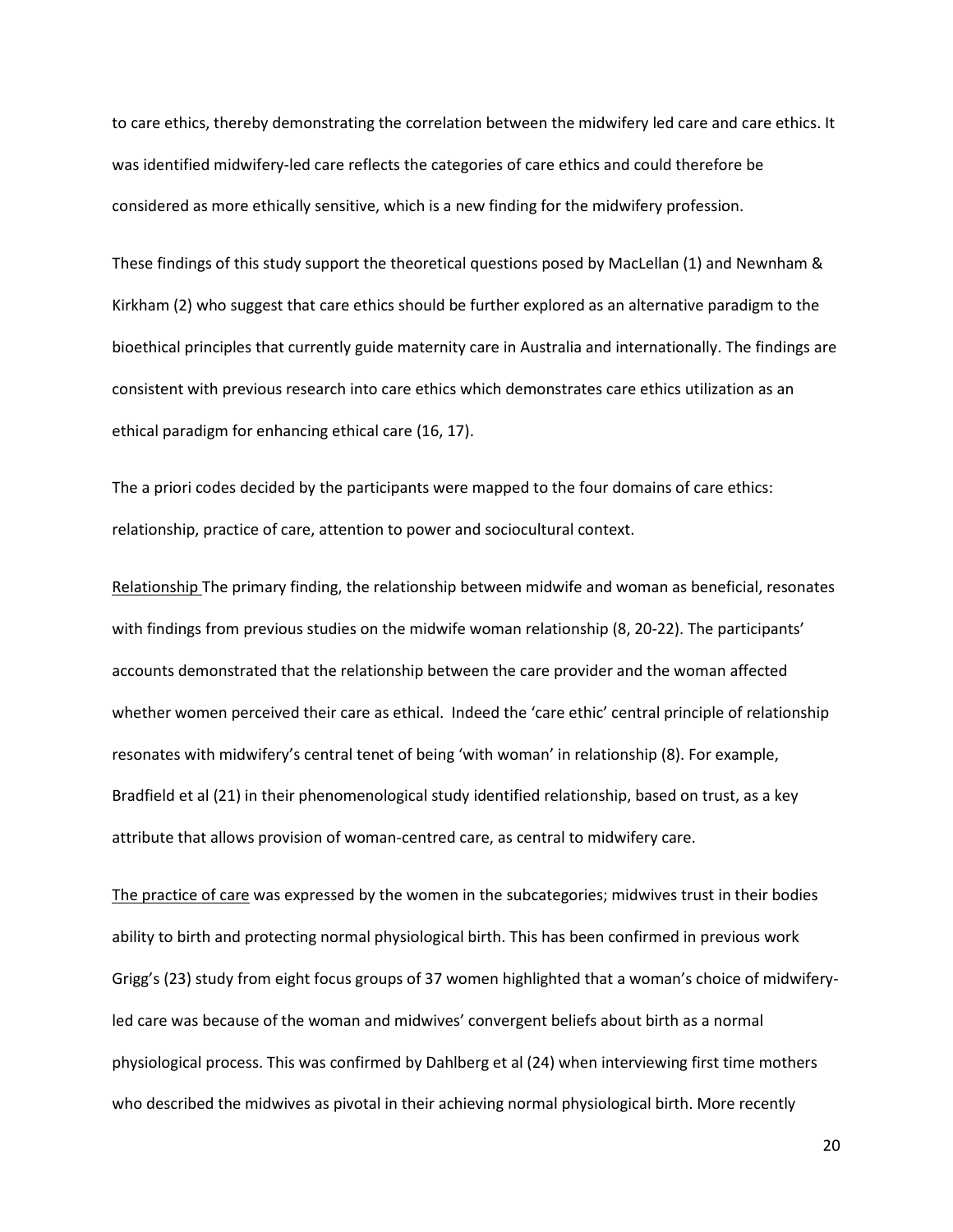Aannestad, Herstad, & Severinsson, (34) and Raipuria et al (25) literature reviews detailed the qualities of the midwife, all underpinned by a philosophy of care that regards birth as a normal life event. In our study it was these practices of care that strengthened women's own capabilities which to them demonstrated ethical care.

Attention to power – information provision and respect for autonomy were the subcategories identified by the women. The focus group concurred that in midwifery-led care there was an equalizing of the balance of power between the woman and the midwife. Attention to power as set out in care ethics, is relevant to childbearing women because they are vulnerable to power imbalance as the medicalisation of birth introduces hierarchy, standardizes care and reduces autonomy. This is supported by the work of Perriman, Davis, & Ferguson (26), whose literature review of 13 papers identified empowerment as a salient aspect of the midwife-woman relationship, with the women in that study also describing information provision that leads to decision making as representative of empowerment.

Power imbalances are subtle and the work by O'Brien et al (27) identified that informed choice is not the clear process as outlined in bioethics. Their study identified that midwives levelled power relations though information provision, and that women require support and relationship with their care provider for decision making. Autonomy is achieved through relational, cultural and emotional support to make decisions and give informed consent.

The sociocultural category circumstances within the maternity setting are complex. Understanding the woman's context of family and relationships within the greater socio-political contexts of power, patriarchy and feminist issues bring about deep ethical questions. The women in this study described a birth culture of risk and fear that controls women using the powerful and political dominance of the medical model. These women chose midwifery-led care, and felt it was unethical that more women did not have access to this model of care. Grigg, Tracy, Schmied, Daellenbach, & Kensington's (23) focus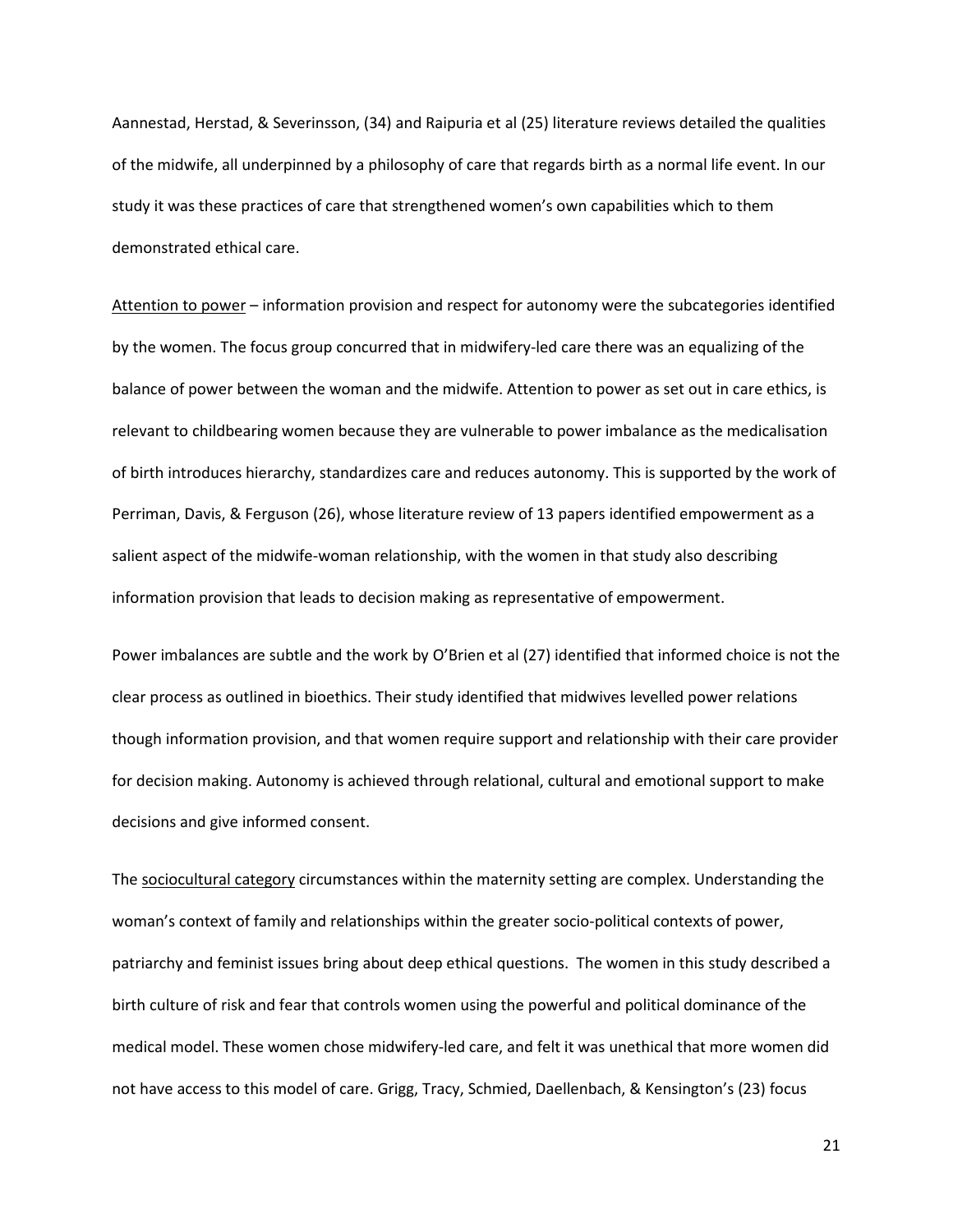group study confirmed what was expressed in this study - that midwifery-led models of care are still marginal and seen as counter-cultural to mainstream maternity, despite now having good evidence that it is the safest model of care.

### **Conclusion**

These findings using participant generated a priori codes, demonstrated that midwifery led care exhibits the four domains of care ethics. The care ethics approach may, because of its consistency with feminist midwifery philosophy, values and priorities, yield better professional adherence to ethics and care of the childbearing woman. The apparent inconsistencies between contemporary maternity care and the default bioethical model can potentially be clarified when juxtaposed with the care ethics paradigm. Care ethics takes into consideration what principle-based bioethics have previously overlooked: relationship, context, and power.

This study is the first to demonstrate a relationship between a midwifery-led model of care and care ethics. It contributes to the existing body of knowledge by providing further insight and deeper understanding of the ethics of caring for childbearing women and provides valuable foundational information on which to explore further. Further work is required to ascertain whether care ethics would be a better fit for the midwifery model of care.

### **Disclosure statement**

The authors declare they have no competing interests, financial interest or benefits arising from the research.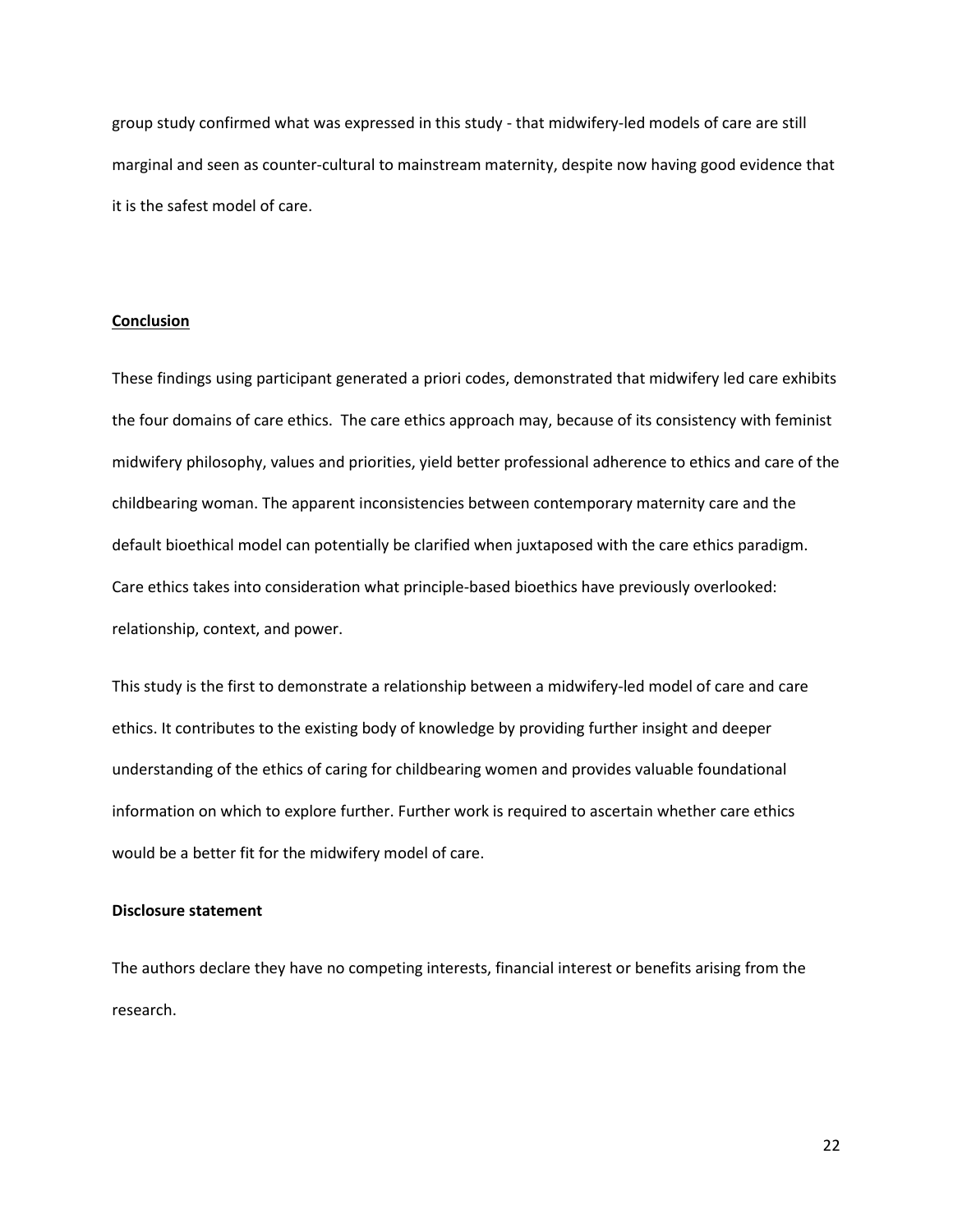### **References**

1. MacLellan J. Claiming an Ethic of Care for midwifery. *Nursing Ethics*. 2014;21(7):803-11. https://doi.org/10.1177/0969733014534878

2. Newnham E, Kirkham M. Beyond autonomy: Care ethics for midwifery and the humanization of birth. *Nursing Ethics*. vol. 26, no. 7-8, 2019, pp. 2147–2157., doi:10.1177/0969733018819119.

3. Clesse C, Lighezzolo-Alnot J, de Lavergne S, Hamlin S, Scheffler M. The evolution of birth medicalisation: A systematic review. Midwifery. 2018;66:161-7.

4. Benyamini Y, Molcho ML, Dan U, Gozlan M, Preis H. Women's attitudes towards the medicalization of childbirth and their associations with planned and actual modes of birth. Women and birth : journal of the Australian College of Midwives. 2017;30(5):424-30.

5. Cole L, LeCouteur A, Feo R, Dahlen H. "Trying to give birth naturally was out of the question": Accounting for intervention in childbirth. Women & Birth. 2019;32(1):e95-e101.

6. Freedman LP, Kujawski SA, Mbuyita S, Kuwawenaruwa A, Kruk ME, Ramsey K, et al. Eye of the beholder? Observation versus self-report in the measurement of disrespect and abuse during facilitybased childbirth. Reproductive Health Matters. 2018;26(53):107-22.

7. World Health Organisation. The prevention and elimination of disrespect and abuse during facility-based childbirth. WHO. Geneva2014.

8. International Confederation of Midwives. International Code of Ethics for Midwives. Hague, Netherlands. 2014.

9. Gilligan, C. In a different voice : psychological theory and women's development. Cambridge, Mass.: Harvard University Press; 1982.

10. Held V. The ethics of care : personal, political, and global. Oxford; Oxford University Press; 2006. Available from: http://site.ebrary.com/id/10211833.

11. Klaver K, Elst Ev, Baart AJ. Demarcation of the ethics of care as a discipline. *Nursing ethics* 2014. vol. 21, no. 7, 2014, pp. 755–65., doi:10.1177/0969733013500162.

12. Leget C, van Nistelrooij I, Visse M. Beyond demarcation: Care ethics as an interdisciplinary field of inquiry. Nursing Ethics. 2019;26(1):17-25.

13. Tronto JC. Moral boundaries : a political argument for an ethic of care. New York: Routledge; 1993.

14. Vosman F, Niemeijer A. Rethinking critical reflection on care: late modern uncertainty and the implications for care ethics. Medicine, Health Care, and Philosophy. 2017;20(4):465-76.

15. Klaver K, Baart A. Attentiveness in care: Towards a theoretical framework. Nursing Ethics. 2011;18(5):686-93.

16. Osuji PI. Relational autonomy in informed consent (RAIC) as an ethics of care approach to the concept of informed consent. Medicine, Health Care, and Philosophy. 2018;21(1):101-11.

17. de Vries M, Leget CJ. Ethical dilemmas in elderly cancer patients: a perspective from the ethics of care. Clinics in geriatric medicine. 2012;28(1):93-104.

18. Brooks J, McCluskey S, Turley E, King N. The Utility of Template Analysis in Qualitative Psychology Research. Qualitative Research in Psychology. 2015;12(2):202-22.

19. Harvey N, Holmes CA. Nominal group technique: An effective method for obtaining group consensus. International Journal of Nursing Practice. 2012;18(2):188.

20. Borrelli SE, Spiby H, Walsh D. The kaleidoscopic midwife: A conceptual metaphor illustrating first-time mothers' perspectives of a good midwife during childbirth. A grounded theory study. Midwifery. 2016;39:103-11.